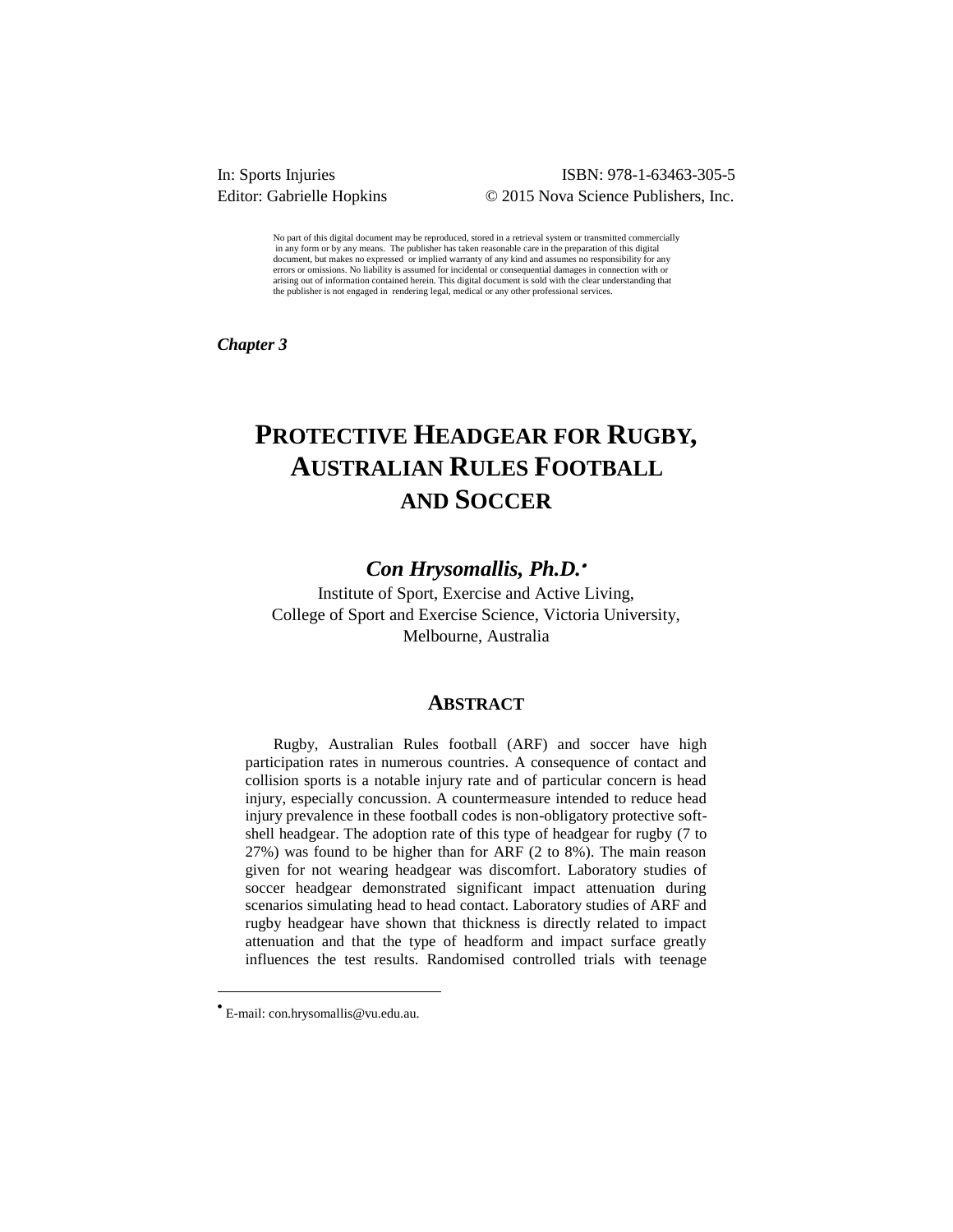rugby union players did not find headgear significantly reduced concussion rate or other head injuries. There was one attempted randomised controlled trial with ARF but was unable to be completed because of poor compliance with wearing headgear; this is a major challenge for researchers. One retrospective study found that soccer headgear reduced the proportion of concussions for collegiate athletes. There is some evidence as well as inconsistent results from prospective and retrospective studies that headgear may reduce concussion or superficial head injuries in rugby. The weight of the evidence suggests that the headgear assessed so far cannot be relied on its own to significantly reduce concussion rate but should not be dismissed completely.

#### **1.INTRODUCTION**

Football codes such as rugby, Australian Rules football and soccer are highly popular in many countries throughout the world but as with other contact or collision sports, injuries do occur. Concerted effort is required to prevent and manage injuries, particularly head injuries like concussion. Concerns have been raised about the short-term and potential long-term consequences of repeated concussions and even sub-concussive impacts [1, 2]. One approach to try and reduce head injury incidence and severity in sport is the utilisation of protective equipment. Non-mandatory padded headgear as opposed to hard-shell helmets have been approved for these football codes by the sport governing bodies [3-5] as long as they don't pose an injury hazard to any player. While not main stream practise, there are reports of sporting clubs and schools requiring their junior athletes wear protective headgear while playing rugby, ARF or soccer [6-8]. There are also cases of professional athletes in these sports who wear headgear on return to play following face or skull fractures or concussion [9-12]. Sustaining repeated concussions has been reported as contributing to the retirement of athletes from professional soccer among other sports [13].

Sports medicine and public interest in protective headgear is usually intensified after media reports of high-profile or junior athletes sustaining head injury while participating in the football codes without compulsory headgear [14]. There is a need to synthesise the current body of knowledge related to protective headgear for these football codes so as to assist those involved to make informed decisions as to the role of non-obligatory protective equipment. The objectives of this review are to (1) describe the adoption rates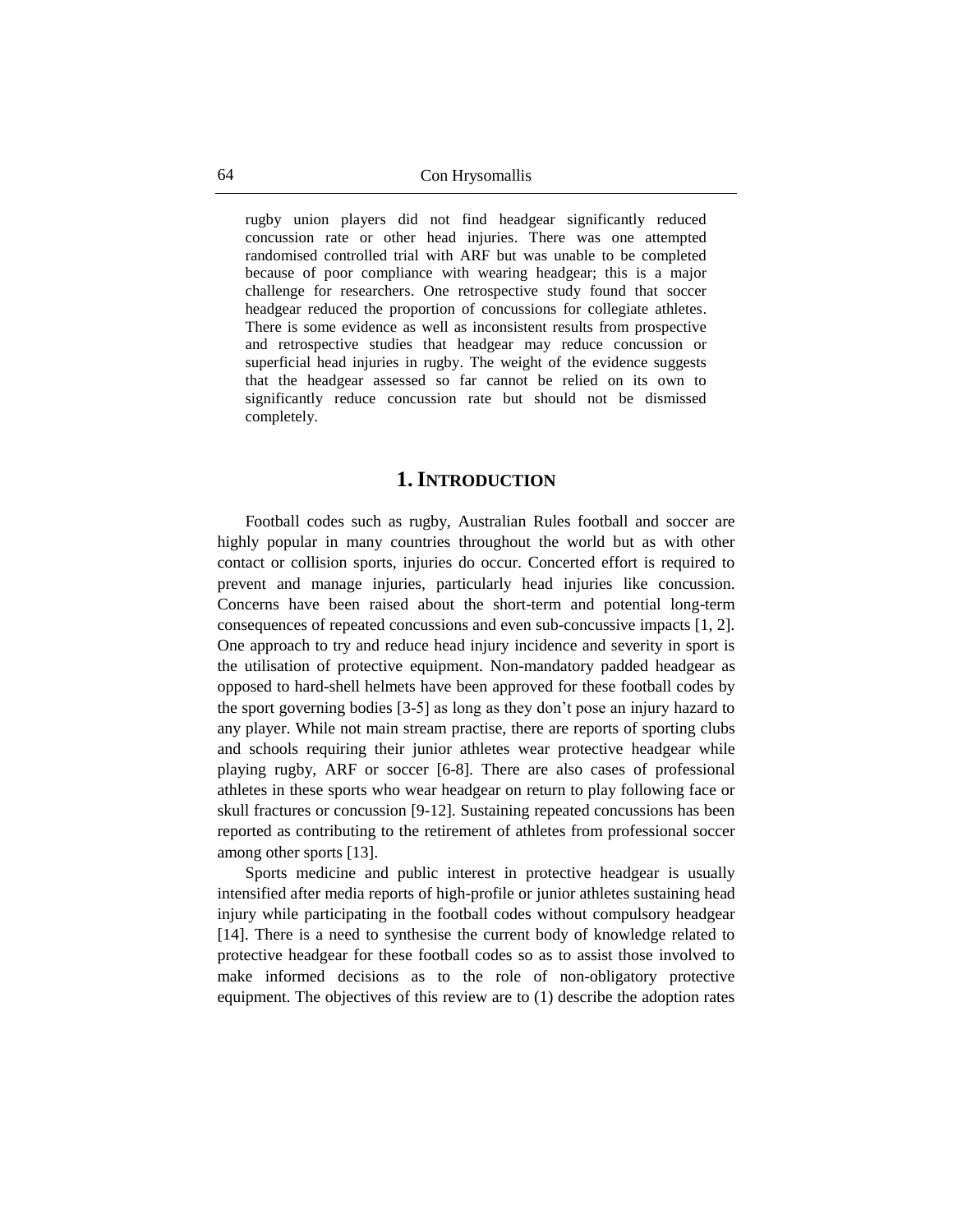and attitudes to non-mandatory protective headgear in rugby, ARF and soccer; (2) report on the biomechanical evaluation of the headgear; (3) evaluate the effectiveness of the headgear on injury incidence; and (4) identify areas for future research. The review was centred on peer-reviewed journal articles identified from electronic literature searches using MEDLINE, CINAHL and SPORTDiscus databases up to September 2013, using the following search terms in various groupings: ‗headgear', ‗head guard', ‗head protector', 'helmet', 'rugby', 'Australian', 'football', 'soccer', 'head', ' injuries' and ‗concussion'. Additional studies were identified from the cited reference lists of the articles found by the electronic searches.

## **2. HEAD INJURY INCIDENCE**

Head injuries in sport may encompass an injury spectrum range from superficial soft tissue such as lacerations and abrasions, through to concussion, skull fractures and uncommon catastrophic brain injuries such as sub-dural haematoma and intracranial haemorrhage [15]. The incidence of head injury in rugby, ARF and soccer has recently been reviewed and reported. Head injuries in soccer across all levels of play accounted for 4 to 20% of all injuries while concussion accounted for 3%, with a rate of 0.06/1000 hr for professional European soccer, 0.59 per 1000 hr for high school level and 1.08 per 1000 hr at the college level [16]. For ARF, at the community level the incidence of head injuries was 2.6/1000 hr, with concussion accounting for 4.3% of all injuries; at the elite level, concussion was one of the most common injuries with an incidence rate of 5 to 6/1000 hr [17] and multiple concussions to the same player throughout their career was not infrequent [18]. Rugby also had a notable proportion of head injuries, 14 to 25%, with concussion accounting for 5 to 15% of all injuries and occurring at a rate of 6.9/1000 hr for adolescents [16].

## **3. PROTECTIVE HEADGEAR**

Headgear are designed to attenuate impact energy and distribute impact force applied to the head, usually achieved by energy-absorbing material such as a closed-cell foam liner compressing to absorb force, decreasing force to the head which reduces acceleration of the head. If the headgear can reduce head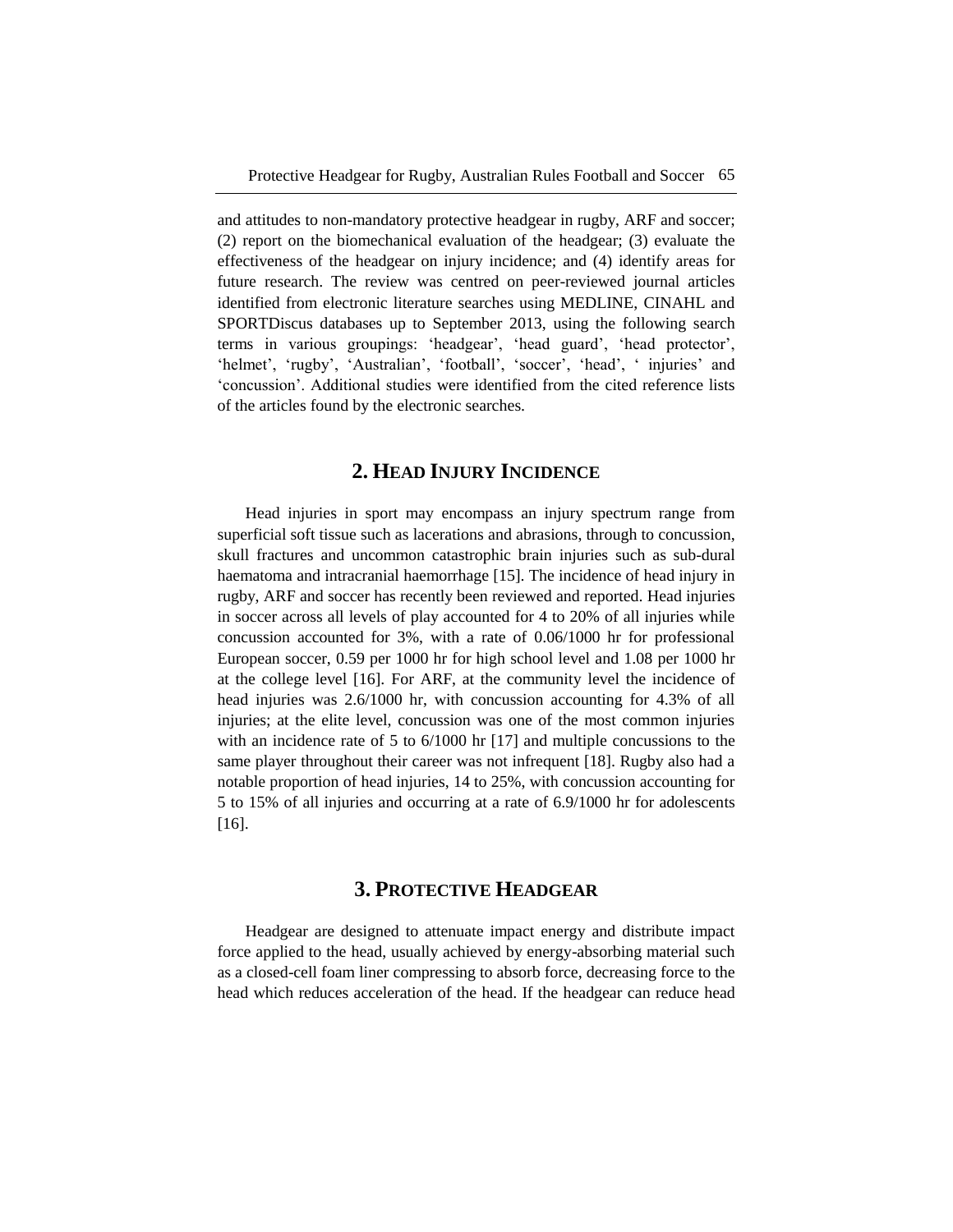impact force and acceleration to below injury tolerance levels under sport specific impact scenarios then they can reduce injury risk [15]. There are a number of considerations that go into the design and construction of protective headgear and often there is a trade-off in certain parameters because of conflicting requirements. For instance, the need for a fastening system at the back, ventilation, uninterrupted vision and cut out sections over the ears for hearing will compromise coverage to certain parts of the head for rugby and ARF headgear. Other requisites usually include: the need to be flexible to conform to the contours of the head for a stable and comfortable fit; lightweight; aesthetics; affordability; and resilience to be able to withstand multiple impacts.

Recently, protective headgear has been designed for use in soccer, particularly for young male and female players [7]. Most of the soccer headgear resembles an enlarged headband, so their low profile is unlike the traditional ‗helmet' look. There is usually an impact absorbing foam encased in an exterior fabric and sometimes with plastic inserts. Design considerations include protection of the impact areas such as the forehead and temple, lightweight, ventilation, moisture absorbing, adjustable fit and possibly ports to accommodate ponytails and other hair wearing options. Although the majority of soccer headgear has a low profile design, they are the more traditional fuller coverage headgear, one version resembled that used in martial arts [19] and others are rugby-type headgear that have been worn by players that have suffered severe concussion [12] or skull fracture [9].

## **4. UTILISATION AND ATTITUDES TO NON-MANDATORY HEADGEAR**

There have been a number of studies on the use and attitudes to protective headgear in rugby and ARF (Table 1) with many investigating a range of playing levels [8, 20, 22, 25], age groups [8, 20, 22-25] or gender [8, 20, 22]. All but one of the studies [22] was of retrospective design and the examined period for the majority of the studies was the previous playing season [20, 21, 23, 24]. There were 5 studies surveying rugby participants [8, 20-22, 25] and 2 studies on ARF [23, 24]. No published studies on the usage rate and attitudes to soccer protective headgear were found, possibly because of the recency of their utilisation in the sport.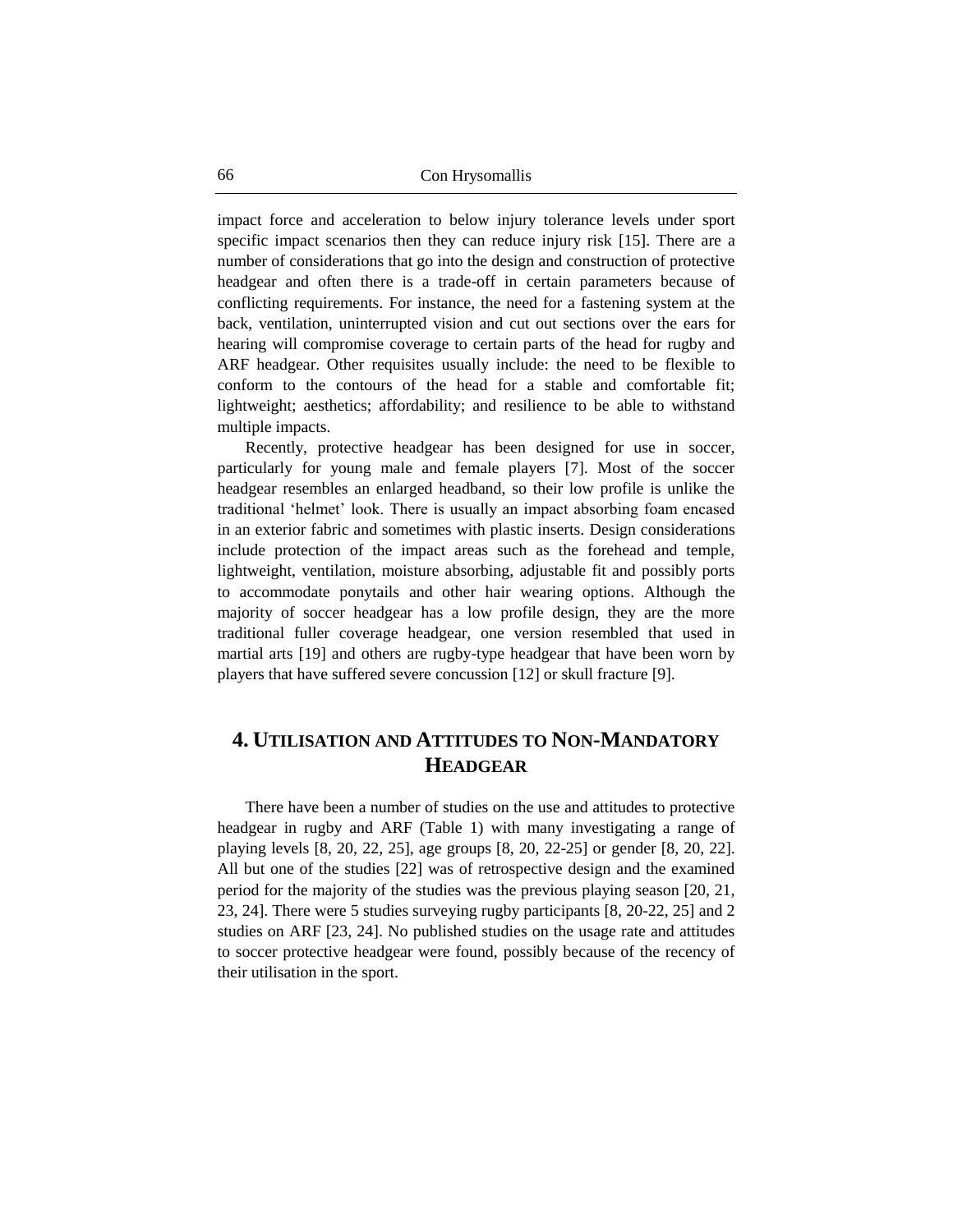| Study<br>(year)                     | Sport, level, participants                                                                          | Study design                                                                    | Percentage that wore<br>headgear                                                   | Main reasons for wearing<br>headgear                                                                                                    | Main reasons for not<br>wearing headgear                                                |
|-------------------------------------|-----------------------------------------------------------------------------------------------------|---------------------------------------------------------------------------------|------------------------------------------------------------------------------------|-----------------------------------------------------------------------------------------------------------------------------------------|-----------------------------------------------------------------------------------------|
| Gerrard<br>et al.<br>$(1994)$ [20]  | RU, club level senior A, B,<br>men, senior women, U/21,<br>school boys and girls. 250 M<br>92F      | Retrospective<br>questionnaire at the<br>end of 1992 season                     | 20%                                                                                | To prevent injury (57%);<br>because of previous injury<br>$(53\%)$ ; based on medical<br>advice (21%). Could give<br>more than 1 reason | Not reported                                                                            |
| Finch et al.<br>$(2001)$ [21]       | RU, 10 randomly selected<br>school teams, U/15.<br>139 M                                            | 6 teams assigned<br>headgear. Survey at<br>the end of the 1999<br>season.       | 79%<br>Data collected during a<br>trial of headgear                                | Feel safer (54%)<br>Did not want to get an<br>injury $(42\%)$ .                                                                         | Discomfort $(61%)$                                                                      |
| Marshall<br>et al.<br>$(2001)$ [22] | RU, club level senior A, B,<br>men, senior women, U/21,<br>school boys and girls. 240 M,<br>87 F    | Prospective, weekly<br>interviews during 1993<br>season                         | 14% overall.<br>School boys 33%.<br>Loose forwards position<br>highest users 23.5% | To prevent injury and<br>because of past injury.                                                                                        | Not reported                                                                            |
| Pettersen<br>$(2002)$ [8]           | RU, high school, university,<br>community, national. 39 M,<br>24 F players and 7 M, 2 F<br>coaches. | Questionnaire on<br>headgear and<br>effectiveness on<br>preventing concussion   | 27% overall<br>(most of these from the<br>national team $10/17$ )                  | 62% of players and 33% of<br>coaches thought it could<br>prevent concussion.                                                            | Not mandatory,<br>uncomfortable and<br>expensive                                        |
| Study<br>(year)                     | Sport, level, participants                                                                          | Study design                                                                    | Percentage that wore<br>headgear                                                   | Main reasons for wearing<br>headgear                                                                                                    | Main reasons for not<br>wearing headgear                                                |
| Finch et al.<br>$(2003)$ [23]       | ARF, community-level, 3<br>senior and 1 junior teams,<br>70 M                                       | Pilot study,<br>retrospective<br>questionnaire at the<br>end of the 2000 season | 8%                                                                                 | To prevent injury.<br>80% of non-users would<br>wear one if they had an<br>injury and 36% if it<br>prevented injuries                   | Discomfort (47%),<br>didn't like wearing it<br>$(42\%)$ and didn't need<br>to $(23%)$ . |

## **Table 1. Adoption rates and attitudes to voluntary usage of protective headgear**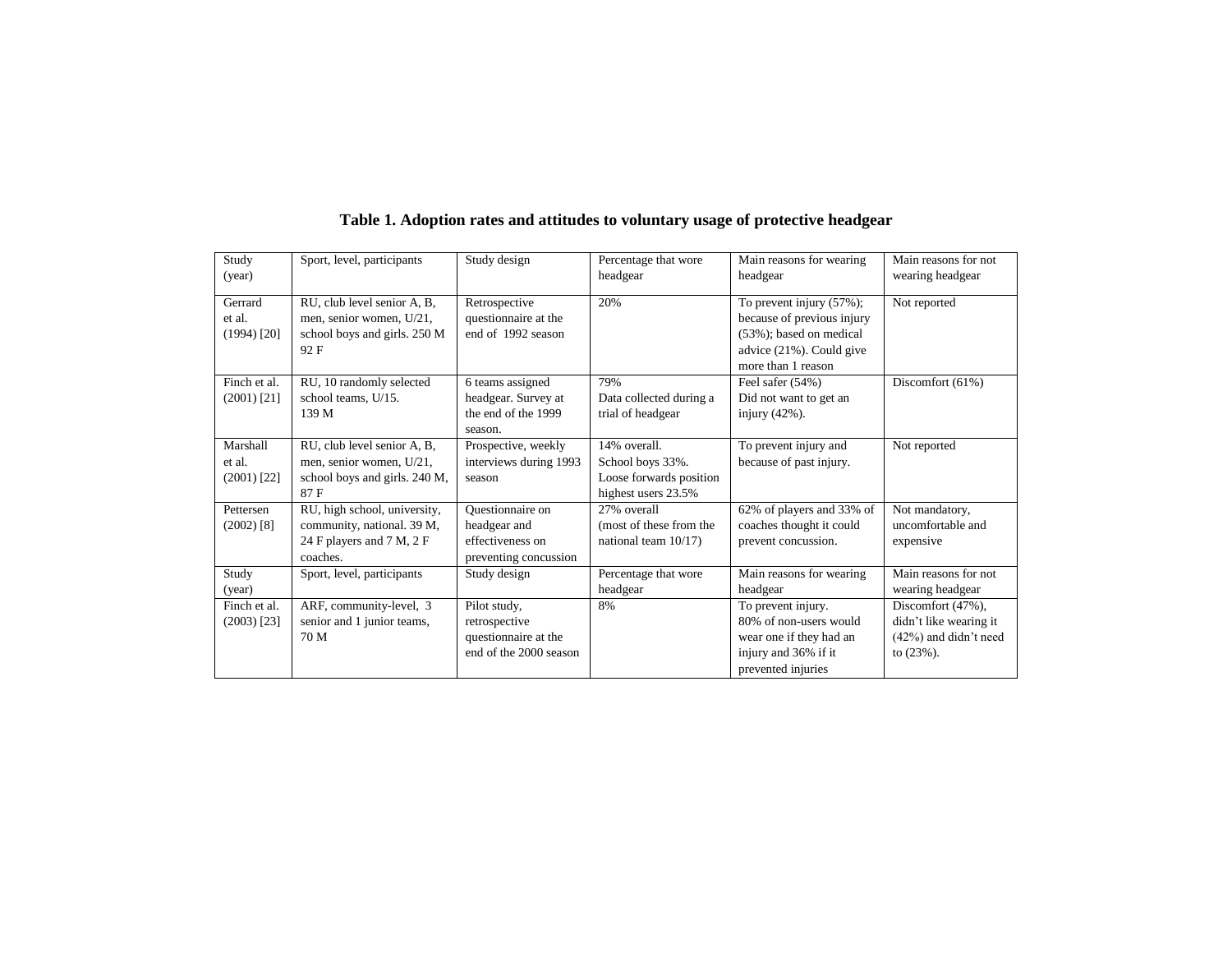| Study<br>(year)                             | Sport, level, participants                                  | Study design                                                         | Percentage that wore<br>headgear               | Main reasons for wearing<br>headgear                                                                                                                                                       | Main reasons for not<br>wearing headgear                      |
|---------------------------------------------|-------------------------------------------------------------|----------------------------------------------------------------------|------------------------------------------------|--------------------------------------------------------------------------------------------------------------------------------------------------------------------------------------------|---------------------------------------------------------------|
| <b>Braham</b><br>et al.<br>(2004)<br>$[24]$ | ARF, community-level,<br>senior and junior, 301 M           | Retrospective<br>questionnaire at the<br>end of the 2000 season      | 2%                                             | Safety and protection of<br>previous injury.<br>67% of non-user would<br>wear one if they had an<br>injury, 32% if it was<br>mandatory by their club<br>and 26% if it prevented<br>injury. | Didn't like wearing it<br>$(45\%)$ and<br>discomfort $(41\%)$ |
| Comstock<br>et al.<br>(2005)<br>$[25]$      | RU, tournament with varied<br>levels of play, adults, 234 F | Retrospective<br>questionnaire on most<br>recent 3 months of<br>play | 7%<br>(only forwards always)<br>worn headgear) | Injury prevention (85%)                                                                                                                                                                    | Not reported                                                  |

#### **Table 1. (Continued)**

ARF = Australian Rules football; F=female; M=male; RU=rugby union; U = under.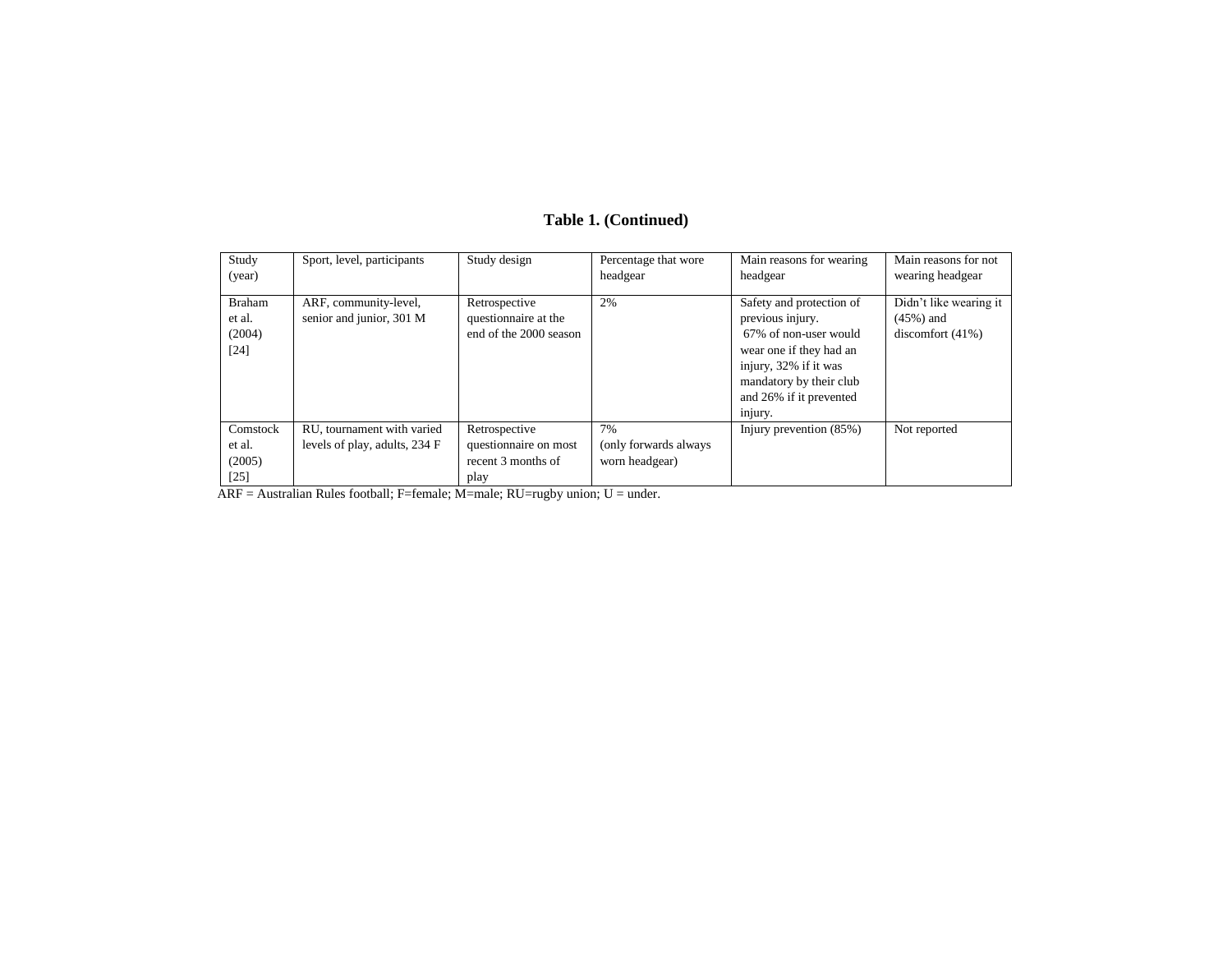The general overall adoption rate of protective headgear in rugby ranged from 7 to 27% [8, 20, 22, 25] and was higher than that for ARF 2 to 8% [23, 24]. There was one study [21] that reported a usage rate of 79% for school boys' rugby but this was for a trial that provided the headgear as part of the investigation so the figure is a vast overestimation of the general wearing rate.

One reason for the lesser rate of headgear usage in ARF could be the perceived risk of head injury by most ARF participants is lower and therefore there is no compelling motivation to wear headgear [23]. Playing position influenced headgear usage in rugby with forwards for both genders more likely to wear them because of their greater injury risk [22, 25]. Males were more likely to adopt headgear than female rugby participants probably due to their different styles of play, higher impact forces and injury incidence [22].

Not surprisingly, the main reason the participants gave for wearing headgear was to prevent injury [20-25]. Also featuring prominently as a reason for headgear usage was a previous injury [20, 22, 24]. This might allow participants to continue to play before full recovery from an injury, prevent the injury becoming more severe or avert recurrent injury [25]. The main reason given for not wearing headgear was discomfort [8, 21, 23, 24]. Other prominent reasons given were didn't need to or non-mandatory [8, 23]. Although discomfort was cited as a leading reason for not wearing headgear, improvement in comfort was not stated as a key factor that may sway nonusers to adopt headgear. The primary incentives for a number of ARF participants that did not wear headgear to wear one would be if they had an injury or if it prevented injuries [23, 24].

## **5. BIOMECHANICAL ASSESSMENT OF IMPACT ATTENUATION OF SOCCER PROTECTIVE HEADGEAR**

Soccer is unique in the regard that it is the only contact sport that purposefully uses the head to control and progress the ball [26]. Early concerns in soccer were that repetitive heading, particularly by younger players, may be a risk factor for cognitive impairment, so the initial focus was to evaluate the soccer protective headgear in experimental set ups that simulated the conditions of soccer heading [7, 27]. It can be seen from Table 2 that there have been four laboratory studies on impact attenuation of soccer headgear during heading a soccer ball [7, 19, 27, 28]. Tests have been reported on six brands of headgear: Soccer Docs; Kangaroo which was similar to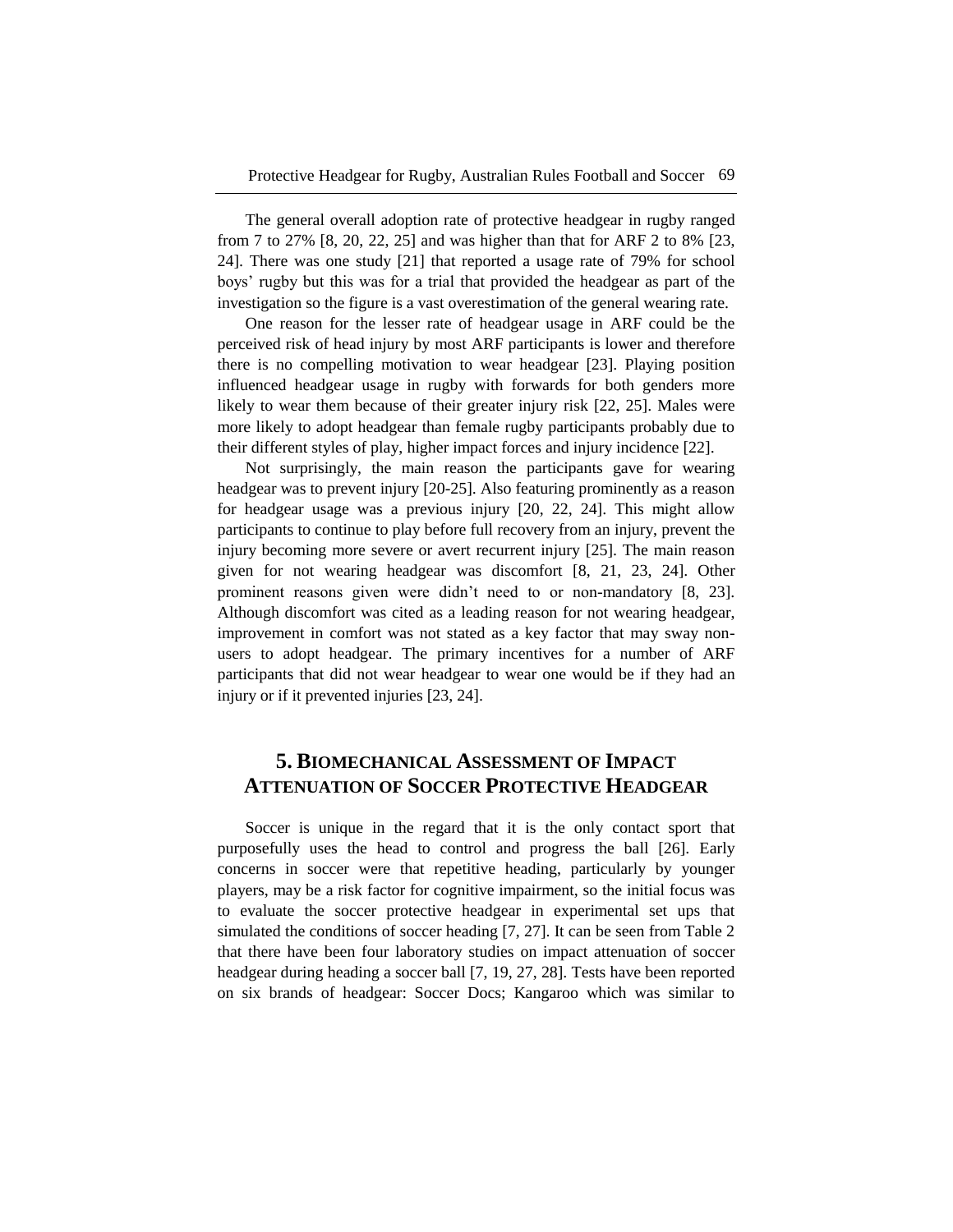martial arts headgear, foam liner encased in vinyl, overall thickness about 20mm, forehead region 28 mm [19]; Head Blast had foam with thin plastic sheet embedded, fabric backing, plastic front cover, about 8 mm thick [19]; Head'r; Full90 (Headers) comprised of foam bound to fabric exterior, about 11 mm thick [19]; and Protector which had a hard plastic insert backed with foam within terry-cloth headband and similar thickness to Headers [7]. Details of the type of foam and densities in the headgear were not available.

The testing methods have involved the use of surrogate headforms [19, 27] or a force platform [7] with ball contact speeds ranging from 9 to 30 m.s<sup>-1</sup> and human volunteers tests with low speed ball contacts of 6 to 9.  $8 \text{ m.s}^{-1}$  [19, 28]. The lower ball speeds have been reported as being common in general soccer play and heading [7, 27]. Three of the studies [7, 27, 28] found that headgear could reduce peak acceleration or force by 11 to 17% but they only considered linear acceleration from ball contact and the findings may be gender specific. Female volunteers actually experiencing greater head acceleration while wearing headgear possibly because of their less head mass and neck strength which may partially explain the greater incidence of concussion in female soccer players than male [28]. The one study [19] that reported no significant reduction in impacts from ball contact used the most biofidelic headform, highest ball speeds, considered rotational acceleration in its injury index and surmised that headgear was ineffective for head to ball contact because of the large amount of ball deformation relative to headgear thickness. Two of the studies [19, 27] which included tests on the Kangaroo brand headgear that was twice as thick as all the others, blinded their results so comparison between brands was limited. One study [7] found that all 3 brands tested Headers, Head Blast and Protector reduced impact with no difference between them. Another study [28] found that during tests with male volunteers the slightly thicker Full90 headgear displayed a greater reduction in linear acceleration than the Head Blast headgear. It is important to note that overall, the accelerations, injuries indices and risk of head injury from the ball contact testing with and without headgear were low [19, 28]. Heading the ball may be considered low acute injury risk compared to head contact with rigid body parts. One study [19] simulated head to head clashes which along with contact with other body parts or the ground is now realised to be a more likely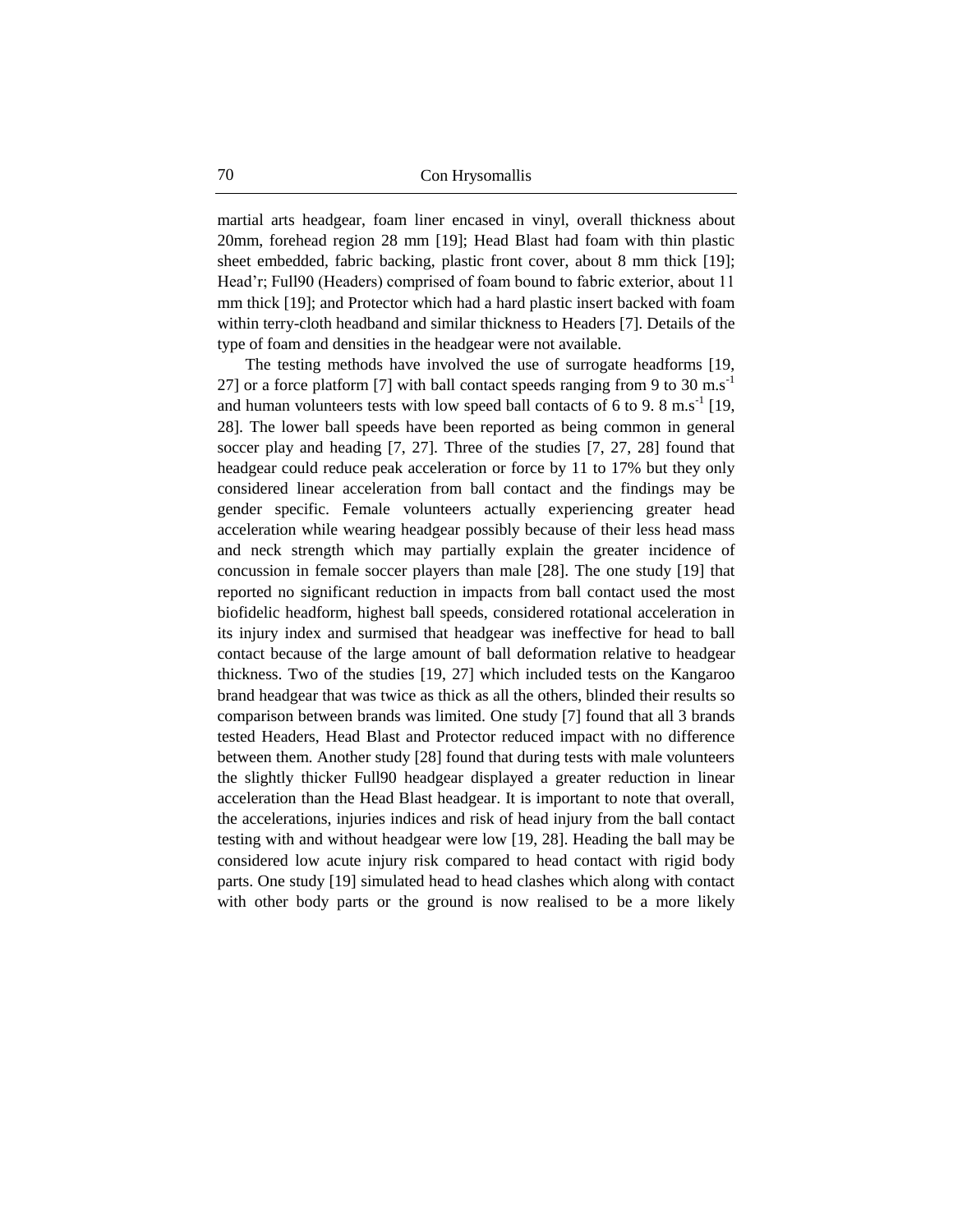| Study (year)             | Headgear brand             | Laboratory test                                                                                                                      | Significant findings $(p<0.05)$                                                                     |
|--------------------------|----------------------------|--------------------------------------------------------------------------------------------------------------------------------------|-----------------------------------------------------------------------------------------------------|
| Naunheim                 | Soccer Docs,               | Headgear placed on rigid magnesium headform with                                                                                     | Peak acceleration values with and without headgear were very low (15                                |
| at el. (2003)            | Kangaroo,                  | triaxial accelerometer and flexible neck; high and low                                                                               | to $30 g$ ).                                                                                        |
| $[27]$                   | Head Blast,<br>Head'r      | pressure soccer balls projected at 9, 12, and 15 m.s <sup>-1</sup> .<br>Five trials for each headgear and bare headform<br>(control) | Headgear reduced peak acceleration (12 to 17%) at highest speed and<br>pressure.                    |
|                          |                            |                                                                                                                                      | No difference or protection at low or moderate speeds or low pressure.                              |
| Broglio et               | Headers (name              | Headgear attached to a vertically mounted forceplate                                                                                 | All 3 reduced peak force (11 to 13%) with no difference between them.                               |
| al. (2003)<br>[7]        | now changed to<br>Full90), | and soccer balls projected at 15.6 m.s <sup>-1</sup> . Fifty trials on<br>each headgear and bare forceplate (control)                | Protector reduced time to peak force (23%) and impulse (11%).                                       |
|                          | Head Blast,<br>Protector   |                                                                                                                                      | Full90 increased impulse (5%).                                                                      |
|                          |                            |                                                                                                                                      |                                                                                                     |
| Withnall et              | Full90,                    | Headgear attached to Hybrid III headform and neck                                                                                    | Headgear on average reduced head to head impact peak acceleration                                   |
| al. (2005)               | Head Blast,                | which measured linear and angular acceleration while                                                                                 | and HIPmax by 33%; maximum bare head acceleration was 169 g.                                        |
| $[19]$                   | Kangaroo                   | impacting another Hybrid III headform at two sites at<br>2 to 5 m.s <sup>-1</sup> ; ball impacts with headgear at $10,20$ and        | Accelerations (15 to 60 g), HIPmax and concussion risk from ball                                    |
|                          |                            | $30 \text{ m.s}^{-1}$ ; human volunteer with a bite plate with                                                                       | impacts with and without head gear were generally very low.                                         |
|                          |                            | accelerometers heading a ball at low speeds of 6 and<br>$8 \text{ m.s}^{-1}$                                                         | No overall significant reduction in impacts from ball contact for Hybrid<br>III or volunteer tests. |
|                          | Head Blast,                | Headgear was worn by 44 volunteers (29 women, 15                                                                                     | Overall, peak acceleration (15 to 22 g) and HIC (14 to 20) values with                              |
| Tierney et<br>al. (2008) | <b>Full90</b>              | men) with a mouthpiece triaxial accelerometer while                                                                                  | and without headgear were very low.                                                                 |
| [28]                     |                            | heading a ball projected at 9.8 m.s <sup>-1</sup> . Heading was                                                                      |                                                                                                     |
|                          |                            | also done without headgear (control)                                                                                                 | Head Blast reduced linear acceleration by 11% and Full 90 by 17% for                                |
|                          |                            |                                                                                                                                      | men.                                                                                                |
|                          |                            |                                                                                                                                      | Headgear increased acceleration by 7 to 8% for women.                                               |
|                          |                            |                                                                                                                                      | Women showed greater head acceleration (10 to 44%) than men with<br>headgear and without.           |

## **Table 2. Laboratory evaluation of impact attenuation of soccer protective headgear**

HIC = Head Injury Criteria; HIPmax= Head Impact Power.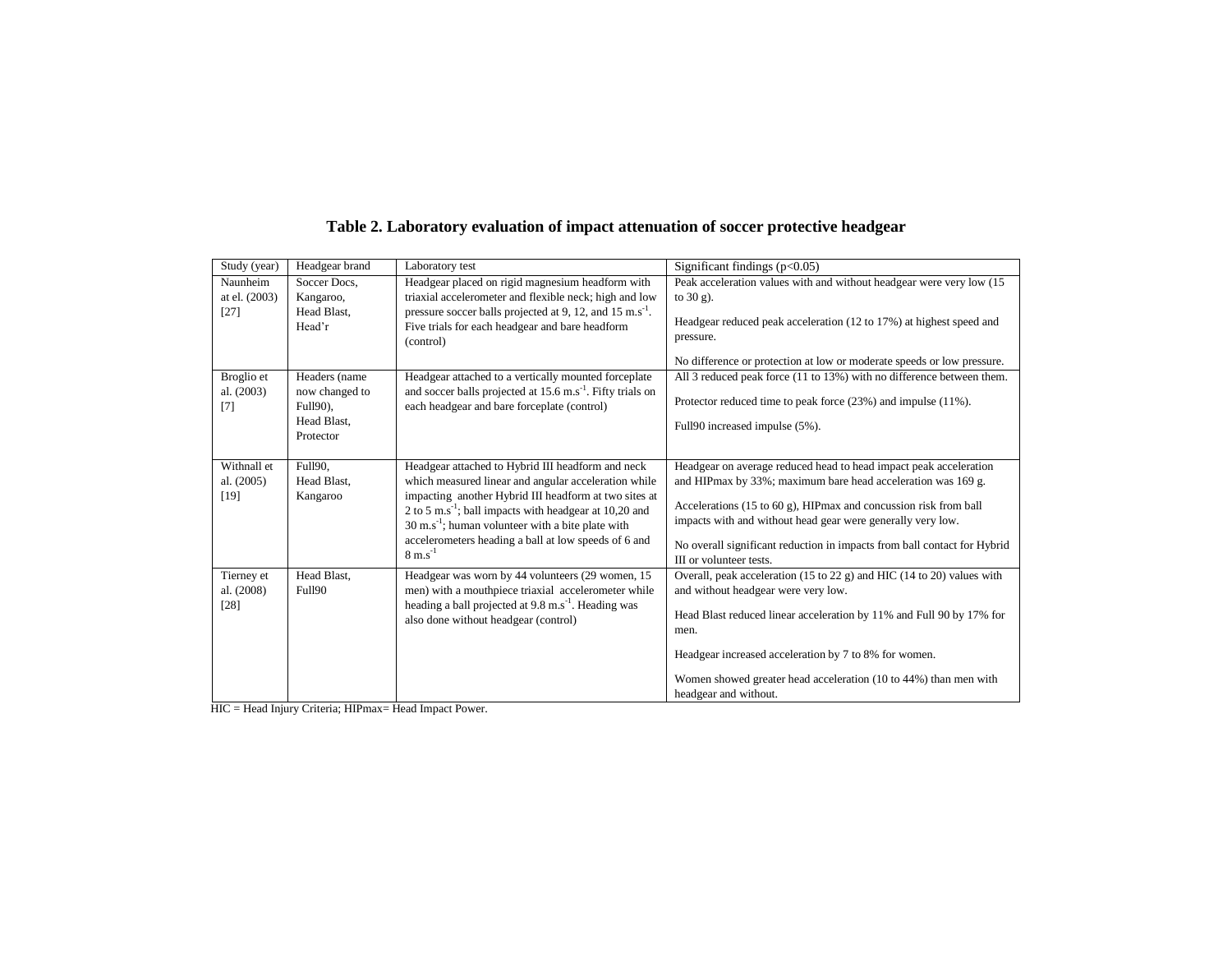mechanism for concussion than heading the soccer ball [29, 30]. It was demonstrated that headgear reduced acceleration and the index for mild brain injury by a third during head clashes and it was concluded that headgear was effective in reducing impact between two stiff objects such as in head to head contact [19].

There is a standard for testing headgear used in soccer [31]. Drop tests are conducted with a Hybrid III headform and neck assembly, total mass of 8.8 kg and the resultant linear acceleration is measured. The impact area is an angled 50 mm band encircling the head. Three different impact scenarios are considered, heading the ball impacts are not addressed. The first test is an impact at  $2.0 \text{ m.s}^{-1}$  with a steel post anvil to represent a goal post. The second test involves impact at  $3.8 \text{ m.s}^{-1}$  with another Hybrid III headform. The final scenario is impact at  $2.5 \text{ ms}^{-1}$  with a firm modular elastomer programmer (MEP) pad on top of an anvil to simulate contact with the ground.

For all 3 test scenarios, the peak linear acceleration should not exceed 80 g. The standard also specifies a multiple impact test on the MEP pad; 5 impacts on the same spot with 75 s intervals and the peak acceleration of the final drop should not exceed 15% of the first drop. The second test scenario of the standard was similar to that used by one of the laboratory studies [19] which found that at an impact speed of  $4 \text{ m.s}^{-1}$  only one of the 3 headgear tested did not exceed a peak acceleration value of 80 g. This study included a headgear that was twice as thick as the other two but since the data was blinded, the characteristics of the best performing headgear could not be confirmed.

## **6. BIOMECHANICAL ASSESSMENT OF IMPACT ATTENUATION OF RUGBY AND ARF PROTECTIVE HEADGEAR**

Several headgear for rugby and ARF have undergone biomechanical testing with the majority originally intended for rugby (Table 3). The two studies [32, 34] that evaluated the most headgear blinded the brand names but some information on construction and composition was available. The thickness of the headgear ranged from 7 [33] to 16 mm [35], ethyl vinyl acetate [34] or polyethylene [35] foam were commonly used and foam density ranged from 48 to 87 kg.m<sup>-3</sup> [34].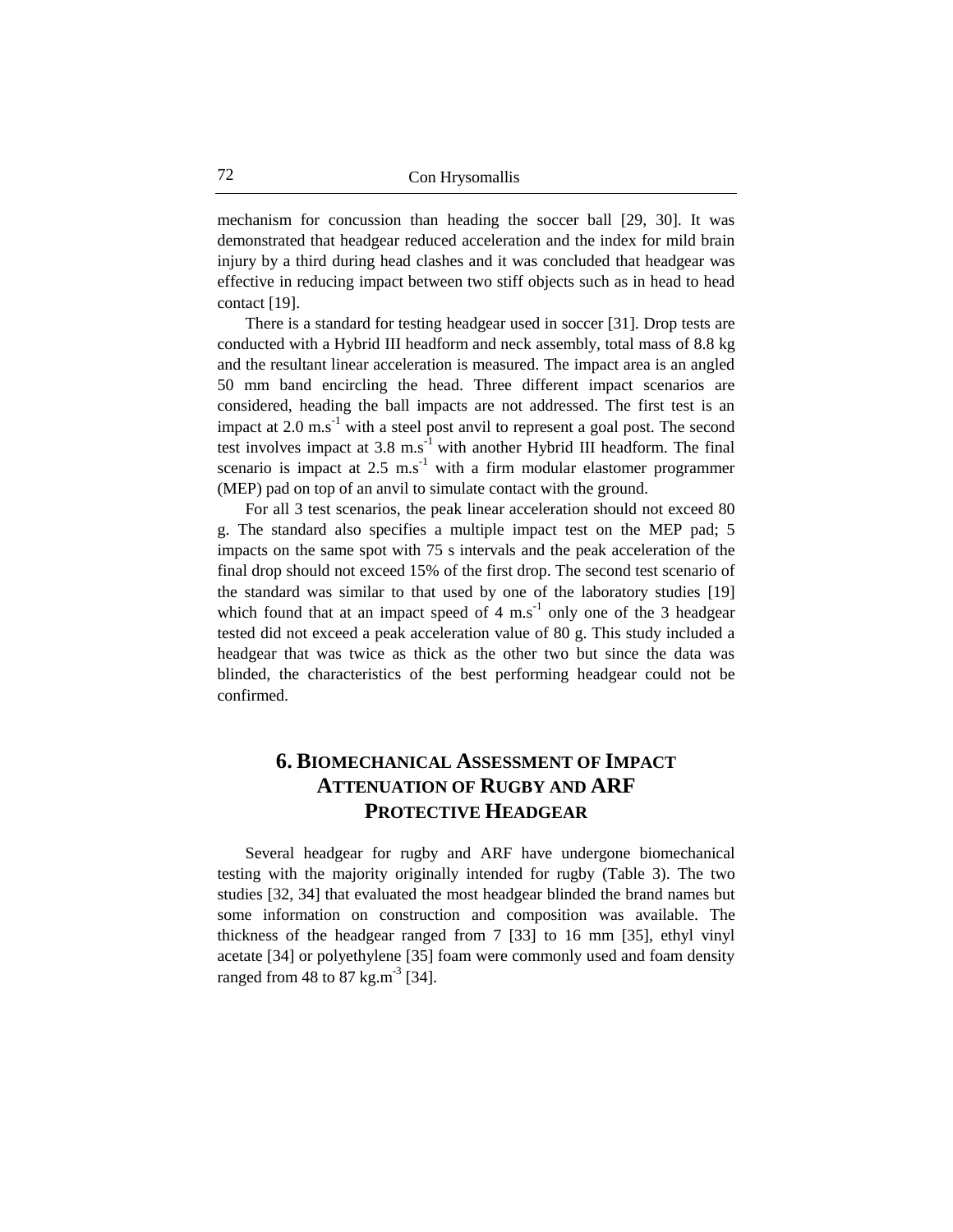| Study (year)                                | Headgear                                                                                                                                                                                                                                                                                                                                                              | Laboratory test                                                                                                                                                                                                                                                                            | Significant findings $(p<0.05)$                                                                                                                                                                                                                                                                                                                                                                           |
|---------------------------------------------|-----------------------------------------------------------------------------------------------------------------------------------------------------------------------------------------------------------------------------------------------------------------------------------------------------------------------------------------------------------------------|--------------------------------------------------------------------------------------------------------------------------------------------------------------------------------------------------------------------------------------------------------------------------------------------|-----------------------------------------------------------------------------------------------------------------------------------------------------------------------------------------------------------------------------------------------------------------------------------------------------------------------------------------------------------------------------------------------------------|
| McIntosh<br>and<br>McCrory<br>$(2000)$ [32] | 8 headgear from 6<br>manufacturers.<br>Brand names blinded,<br>limited details on<br>composition.                                                                                                                                                                                                                                                                     | Headgear attached to both<br>rigid magnesium and Hybrid<br>III headforms and impacted<br>a rigid anvil at speeds of 2 to<br>3.4 m.s <sup>-1</sup> ; impact energies of<br>9.8 to 29.4 J.<br>5 repeated drops at same site<br>with impact speed of 2.4<br>m.s <sup>-1</sup> also conducted. | For impact speeds of 3.1 m.s <sup>-1</sup> and<br>greater, all headgear exceeded the<br>proposed acceleration (150 g) and<br>HIC (1000) thresholds and deemed<br>unlikely to prevent concussion.<br>Repeated drops increased peak<br>acceleration from 5 to 50%.                                                                                                                                          |
| Knouse<br>et al. (2003)<br>[33]             | 2 types of rugby<br>headgear, 10 samples of<br>each: Canterbury<br>Honeycomb 10 mm<br>thick, high-density<br>closed-cell foam and 96<br>grams; Gilbert<br>Vanguard 7 to 8 mm<br>thick, larger continuous<br>sections and 74 grams                                                                                                                                     | Headgear attached to Hybrid<br>III headform and impacted a<br>MEP pad on top of an anvil<br>at a speed of $2.4 \text{ m.s}^{-1}$<br>10 repeated drops on the side<br>and back of the headgear<br>also conducted.                                                                           | Highest peak acceleration (116 g)<br>and GSI (419) values were all<br>lower than those assumed to cause<br>head injury.<br>Side of the headgear offered<br>greater impact attenuation than the<br>back.<br>Repetitive drops increased peak<br>acceleration from 11 to 56%                                                                                                                                 |
| Hrysomallis<br>$(2004)$ [34]                | 7 rugby and ARF<br>headgear, brand names<br>blinded: thickness<br>ranged from 8 to 15 mm,<br>all comprised of ethyl<br>vinyl acetate foam with<br>a general density range<br>of 48 to 87 kg.m <sup>-3</sup>                                                                                                                                                           | Headgear attached to<br>NOCSAE headform and<br>impacted a 1.3 cm MEP pad<br>on top of an anvil at a speed<br>of 4.1 $\text{m.s}^{-1}$ ; impact energy<br>of $56$ J.<br>Impacts to the front, side and<br>top were conducted.                                                               | Headgear on average reduced HIC<br>values by about 50% compare to<br>bare headform impacts.<br>Headgear thickness correlated with<br>HIC values for side impacts (r=-<br>$(0.8)$ .<br>Best performing headgear had the<br>greatest thickness and foam<br>density and only one to register<br>HIC values of less than 1000 and<br>peak accelerations less than 200 g<br>for side and front impacts.        |
| McIntosh<br>et al.(2004)<br>$[35]$          | Albion Headpro model<br>for ARF, modified: 12.5<br>mm thick polyethylene<br>foam density of 65<br>$kg.m^{-3}$ plus 2 mm<br>ethylene vinyl acetate<br>insert; Canterbury<br>Honeycomb for rugby,<br>standard: 10 mm thick<br>45 kg.m <sup>-3</sup> polyethylene<br>foam;<br>Canterbury Honeycomb,<br>modified: 16 mm thick<br>$60 \text{ kg.m}^3$ polyethylene<br>foam | Headgear attached to a rigid<br>magnesium headform and<br>impacted a rigid anvil on the<br>front and side at speeds of<br>2.4 to 3.4 $\text{m.s}^{-1}$ ; impact<br>energies of 14.7 to 29.4 J.<br>Six repeated impacts to same<br>site also conducted.                                     | The modified, thicker Canterbury<br>headgear reduced peak<br>acceleration by about 75% to 78%<br>for side impacts to below 200 g at<br>2.4 and 2.8 m.s <sup>-1</sup> .<br>Albion outperformed the<br>Honeycomb at 3.1 and 3.4 m.s <sup>-1</sup><br>but both tended to exceed 200 g.<br>Repeated impacts at the same<br>lateral site at 3.4 m.s <sup>-1</sup> increased<br>peak acceleration by 21 to 51%. |

## **Table 3. Laboratory evaluation of impact attenuation of rugby and ARF protective headgear**

 $g =$  acceleration of 9.8 m.s<sup>-2</sup>; GSI = Gadd Severity Index; HIC = Head Injury Criteria; J = Joules; MEP = Modular Elastomer Programmer; NOCSAE = National Operating Committee on Standards for Athletic Equipment.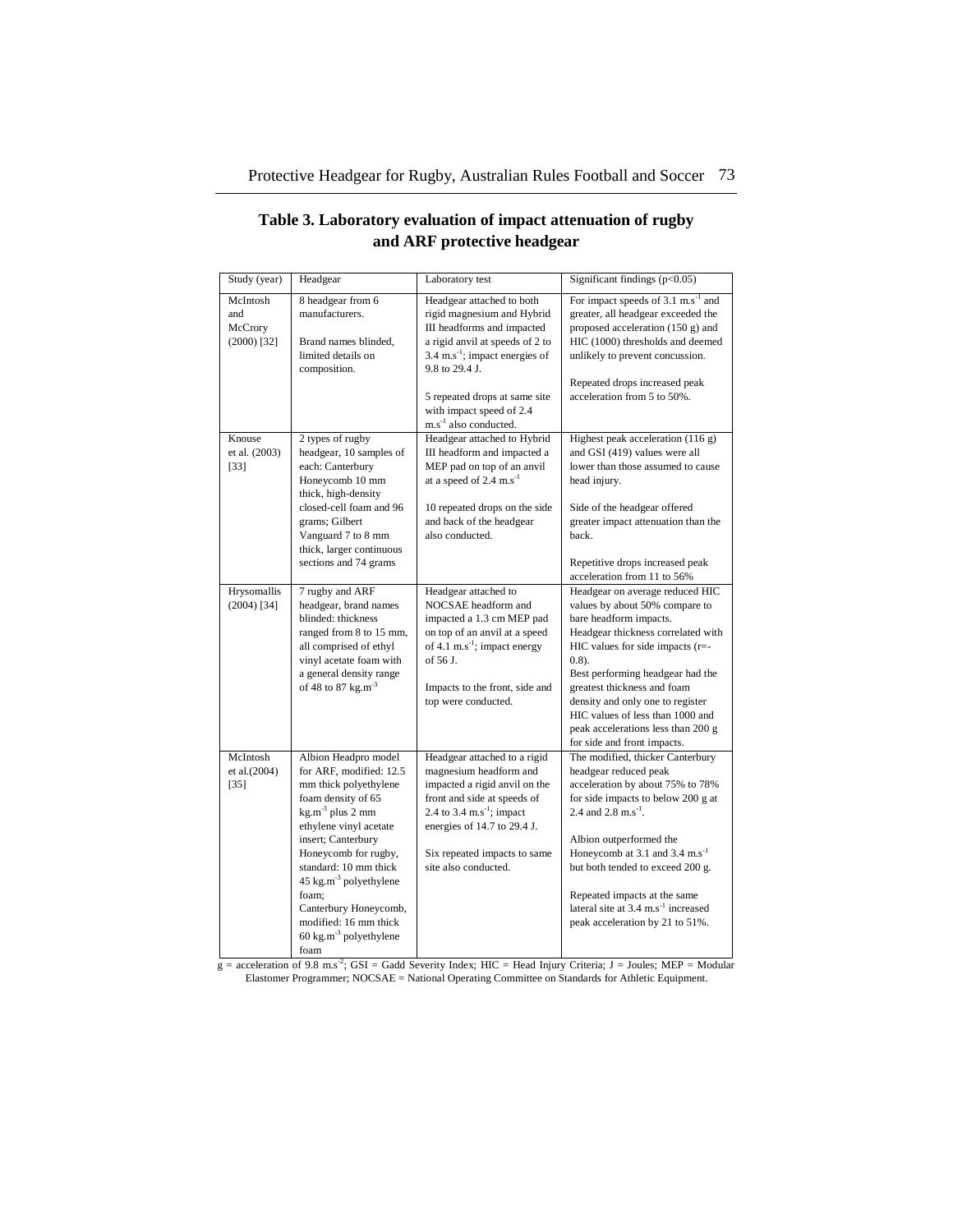74 Con Hrysomallis

The headforms used to measure linear acceleration for the impact tests have been rigid magnesium [32, 35], Hybrid III [32, 33] or NOCSAE [34], with the latter two yielding headforms considered to be more biofidelic [36]. The impacting surface has been either a rigid steel anvil [32, 35] or a firm 1.3 cm MEP pad on top of the anvil intended to simulate the playing surface [31]. Since the side of the head has been identified as the most frequent location for impacts that produce concussion in rugby and ARF [37], this site is a commonly assessed region of headgear; tests have also been carried out to the front and top of the headgear. Impacts have been performed to the back of the headgear [33] but because of the posterior fastening design of most headgear, this comprises the amount of padding [34] and protection at this region [33]. Impact speeds during drop tests ranged from 2 to 4.1 m.s<sup>-1</sup> [32, 34] with 2.4  $\text{m.s}^{-1}$  being frequently included [32, 33, 35] because the testing was aligned with the International Rugby Board (IRB) standard for headgear [5] that specified a drop height of 30 cm which produced that impact speed. It is now acknowledged that the impact speeds in sport may be greater than those simulated in these tests [35]. The highest test speed utilised 4.1 m.s<sup>-1</sup> was to generate an impact energy of 56 J [34] that had been shown to result in concussion in ARF or rugby [37]. Peak linear acceleration of the headform has been the primary parameter investigated; other parameters which have been used as injury risk indicators such as GSI [33] and HIC [32, 34] are derived from the impact acceleration and include a temporal component. One of the limitations of the testing was it did not account for rotational acceleration which along with translational acceleration [38] can produce head injuries such as concussion [39]. Doubt has been raised as to whether protective headgear can decrease rotation [16] but limited investigation has been conducted in this area. There is some indirect support that headgear can influence rotation from the only laboratory assessment [19] that consider rotational acceleration in its head injury index and found that soccer protective headgear reduced it by 33%.

Protective headgear can reduce the magnitude of the impact acceleration and related injury indices but whether the reduction is sufficient to significantly reduce injury risk is open to interpretation. The first investigation [32] into the performance of rugby and ARF headgear concluded that they were unlikely to lessen the probability of head injury such as concussion. The type of headform and impact surface has a dramatic effect on the test results and whether the headgear is deemed likely to prevent injury. This can be illustrated by comparing the acceleration values generated when the same headgear is tested using rigid and non-rigid components. The standard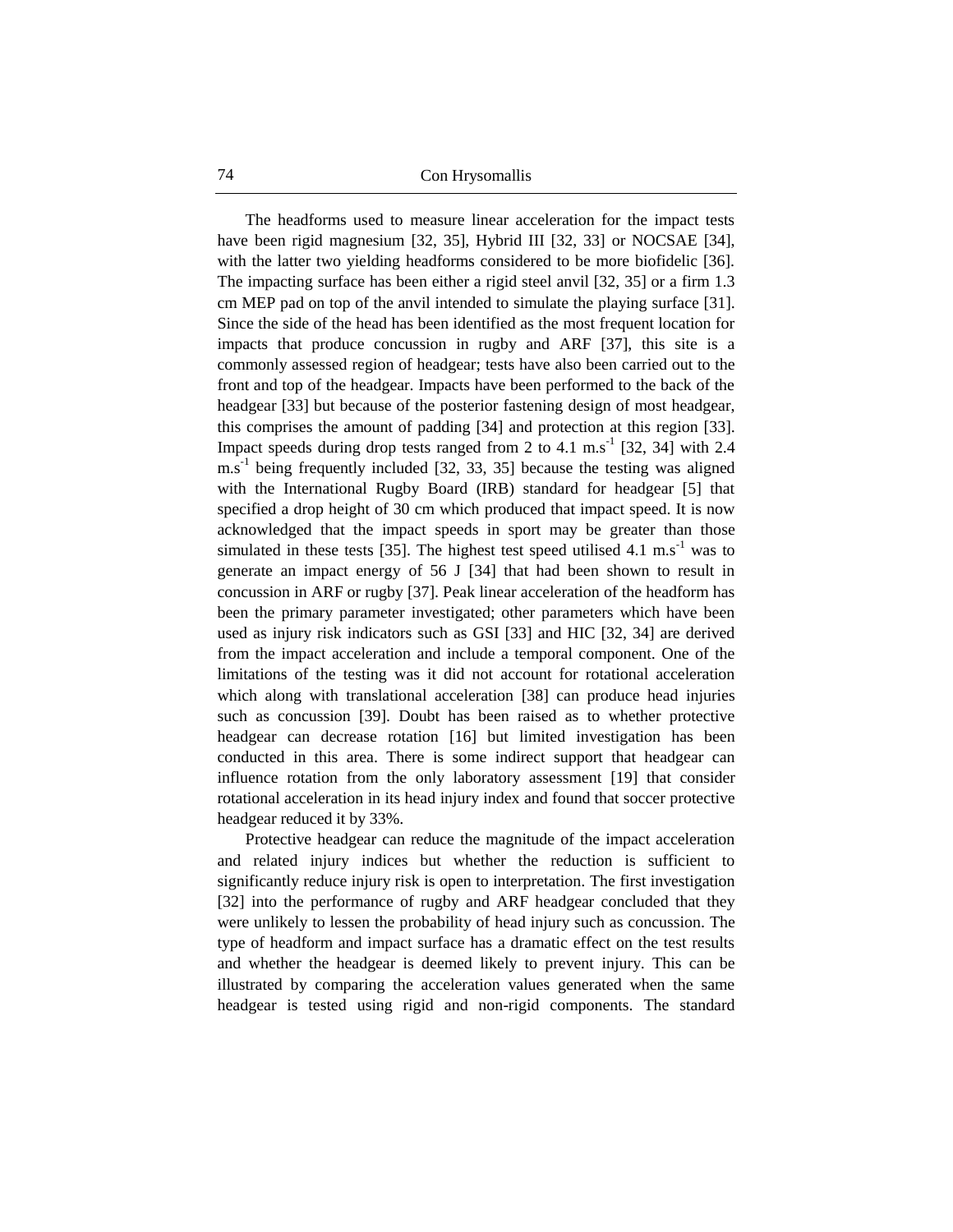Canterbury Honeycomb headgear was assessed in one study [35] using a rigid magnesium headform impacting a steel anvil at  $2.4 \text{ m.s}^{-1}$  and for a side impact produced peak acceleration of 276 g and for 6 repeated impacts on the same site generated peak acceleration of 399 g. If 200 g was considered the injury threshold then this headgear would be considered inadequate to reduce injury risk. When the same headgear was evaluated in another study [33] using the Hybrid III headform impacting a 1.3 cm MEP pad on top of the steel anvil at the same speed and site, the peak acceleration was 44 g and after 10 repeated impacts it was 70 g, well below 200g and only 16 to 17.5% of the acceleration values from tests with the rigid components.

Headgear thickness was related to impact attenuation capability. The best performing headgear had the thickest padding and high density foam [34, 35] and it appears that headgear needs to be at least 15 mm thick to have any scope of providing adequate protection. The design and construction can influence fit and impact dissipation; the honeycomb configuration with small, individual geometrical sections of padding may be more flexible and allow for a better fit while headgear with longer, continuous sections of padding may be better at dissipating impact over a greater area [35]. The impact energy attenuating foam used in the headgear needs to be resilient because of the prospect of receiving repetitive impacts. Test results revealed that repeated impacts to the same site may increase acceleration by up to 50% or more [32, 33, 35], indicating that the foam does not reconfigure to its original thickness but remains slightly compressed, decreasing its impact attenuating capacity. Most of the headgear assessed to date has comprised of closed-cell foams. Future research should consider evaluating other materials, for instance, Sorbothane®, a viscoelastic polyether-based polyurethane which has recently been incorporated into headgear [40].

The only standard that is related to headgear used in rugby or ARF is by the IRB which is the world governing and law-making body of the game of rugby union [5]. The regulations for IRB approved headgear stipulate that the headgear cannot be thicker than 10 mm or have a foam density greater than 45  $kg.m<sup>-3</sup>$ . When the headgear is attached to a rigid headform and dropped from a height of 30 mm onto a rigid anvil at an impact speed of 2.4 m.s<sup>-1</sup>, the resultant peak acceleration should not be less than 200 kg. The standard actually limits the impact attenuation ability of the headgear for rugby union. Headgear approved by this standard are intended to be effective against superficial head injuries but have insufficient padding and offer minimal protection against more severe head injuries such as concussion. The intention is likely to be that rugby union players don't feel invincible with the IRB approved headgear and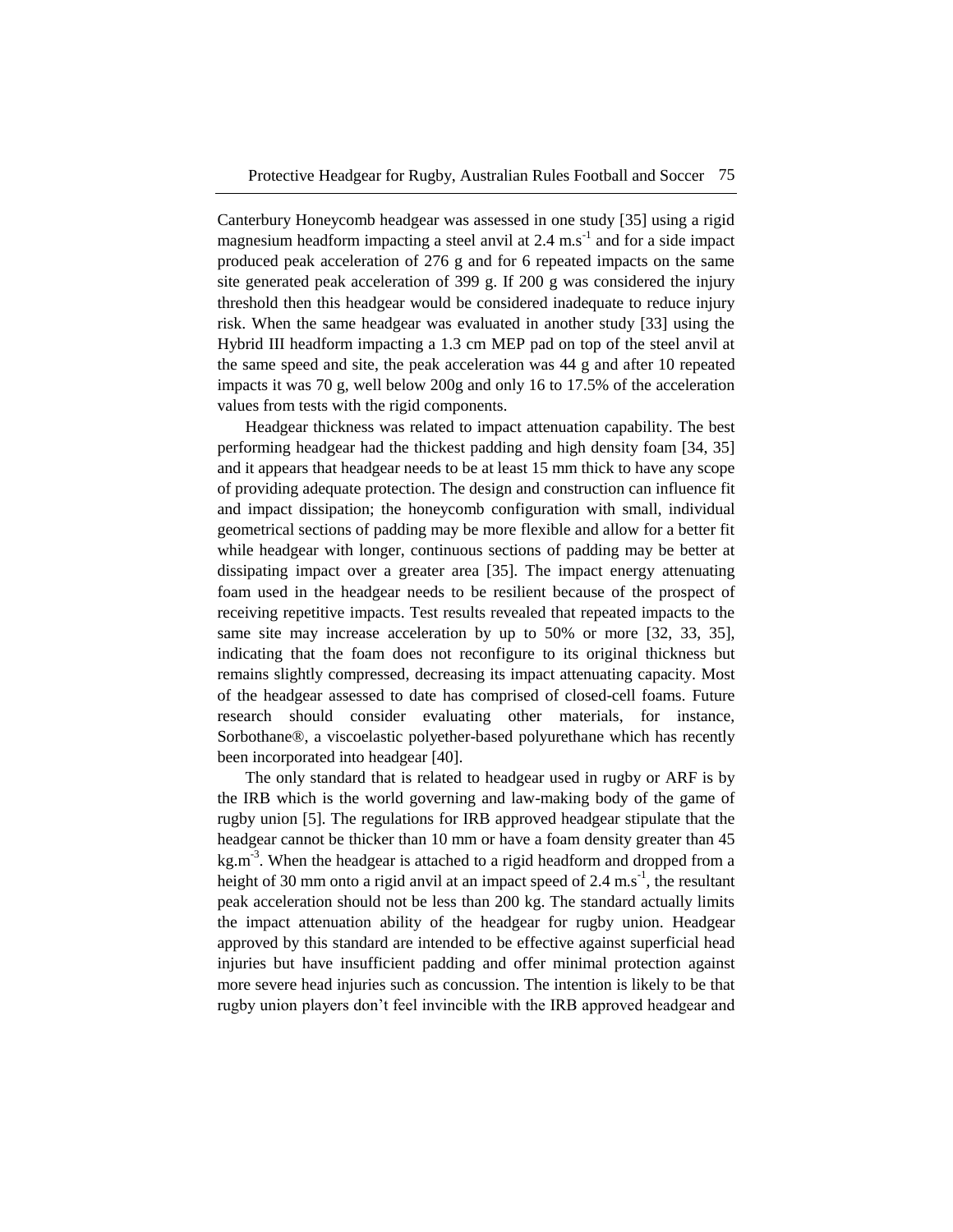engage in risky behaviour. It has been recognised that the absence of a wellconceived international standard for headgear for rugby and ARF creates a deficiency in the pursuit to appraise headgear and avert the gamut of head injuries, particularly concussion [32]. Due to the complex nature, there remains deliberation about injury tolerance levels but it has recently been proposed that for headgear to be effective in reducing concussion risk in Australian football they would need to protect against head change in velocities of up to  $7 \text{ m.s}^{-1}$  and reduce head resultant linear and angular acceleration to below 50 g and 1500 rad.s<sup>-2</sup>, respectively [41]. Further research is required to fully establish validated injury tolerance levels for concussion in the various football codes, which would include the incorporation of rotational acceleration.

## **7.INFLUENCE OF PROTECTIVE HEADGEAR ON HEAD INJURY RATE**

There have been a number of studies on the effect of headgear on head injury occurrence with the vast majority involving rugby union (Table 4). There has been only one investigation on soccer [48], one attempted on ARF [44] and none reported for rugby league. For soccer there is low-level evidence from a retrospective, cross-sectional study of adolescent soccer players that found soccer headgear use was associated with about a 60% reduction in the risk of sustaining a concussion and reduced risk of other head injuries [48]. The findings needs to be considered in light of the limitations of the study design, it involved only one soccer club, headgear use was not randomised and there was a reliance on memory recall to report injuries.

The intended controlled trial on the effectiveness of headgear for ARF [44] was unable to be completed because of the low adoption rate of headgear by the participants. This highlights that compliance is a major challenge for researchers when attempting to investigate the efficacy of non-mandatory protective equipment. In spite of this potential obstacle, prospective, controlled trials have been conducted with teenage rugby union participants [42, 49]. The first study [42] provided headgear to the intervention group if they weren't already wearing their own. It was found that the players that wore headgear did not show a significant reduction in concussion rate but it was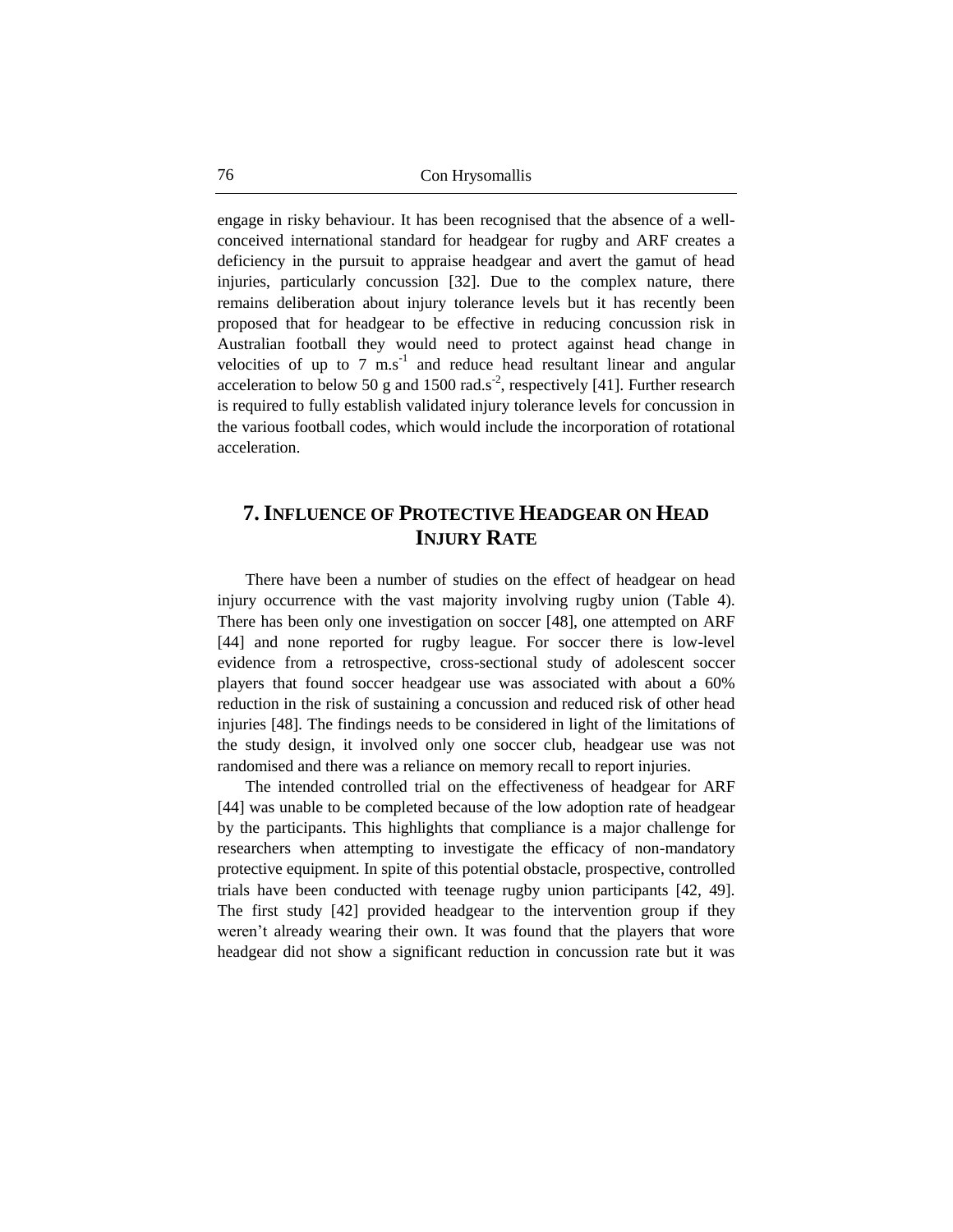| Study (year)  | Sport, level, participants | Study design                  | Headgear details                           | Head injuries     | Significant findings $(p<0.05)$ |
|---------------|----------------------------|-------------------------------|--------------------------------------------|-------------------|---------------------------------|
| McIntosh      | Rugby union, U/15 A        | Prospective, controlled, 1    | Albion Body Pro or<br><b>Madison Elite</b> | Concussion        | Headgear did not reduce         |
| and McCrory   | grade, 16 teams, 294 M     | season, 1179 player           |                                            |                   | concussion rate                 |
| $(2001)$ [42] |                            | exposures with headgear and   | Rugby or their own                         |                   |                                 |
|               |                            | 357 without                   |                                            |                   |                                 |
| Jones et al.  | Rugby union,               | i) Case-control study: cases  | Not reported                               | Head and face     | i) Headgear did not reduce      |
| $(2004)$ [43] | i) Emergency department    | being injured players (12.8 % |                                            | lacerations,      | injuries                        |
|               | presentations, 164 cases.  | headgear wearers) and         |                                            | abrasions or      |                                 |
|               |                            | controls (21 % headgear       |                                            | fractures         | ii) Headgear decreased risk of  |
|               | ii) 1999 Rugby World       | wearers) being same position  |                                            |                   | bleeding head injuries among    |
|               | Cup, 20 national teams,    | opponent                      |                                            |                   | forwards ( $OR = 0.14$ , 95% CI |
|               | 547 M                      | ii) Cohort study: video       |                                            |                   | $0.01$ to $0.99$ )              |
|               |                            | review, 41 games, 277 player  |                                            |                   |                                 |
|               |                            | exposures with headgear and   |                                            |                   |                                 |
|               |                            | 1333 without                  |                                            |                   |                                 |
| Braham and    | ARF, community-level, 23   | Clustered RCT, 1 season,      | Not reported                               |                   | Unable to access                |
| Finch (2004)  | senior and junior teams,   | 4 groups: headgear,           |                                            |                   | effectiveness due to very low   |
| [44]          | 301 M                      | mouthguard, headgear and      |                                            |                   | compliance with wearing         |
|               |                            | mouth guard and control       |                                            |                   | headgear                        |
| Marshall et   | Rugby union, club level    | Prospective, cross-sectional, | Not reported                               | Orofacial, scalp, | Headgear reduced risk of        |
| al. (2005)    | senior A, B, men, senior   | 1 season                      |                                            | ears, concussion  | scalp and ear injuries ( $RR =$ |
| [45]          | women, U/21, school boys.  |                               |                                            |                   | 0.59, 95% CI 0.19 to 1.86)      |
|               | 240 M, 87 F                |                               |                                            |                   |                                 |
|               |                            |                               |                                            |                   | Headgear did not reduce         |
|               |                            |                               |                                            |                   | concussion risk                 |
| Kahanov et    | Rugby union, collegiate    | Retrospective, cross-         | Not reported                               | Concussion        | Decreased portion of            |
| al. $(2005)$  | level from 8 universities. | sectional.                    |                                            |                   | concussions for headgear        |
| $[46]$        | 131 M                      | 49% headgear wearers, 51%     |                                            |                   | wearers $(24%)$ versus non-     |
|               |                            | non-wearers                   |                                            |                   | wearers (76%) and reduced       |
|               |                            |                               |                                            |                   | severity                        |

## **Table 4. Epidemiological studies of the influence of protective headgear on head injury rate**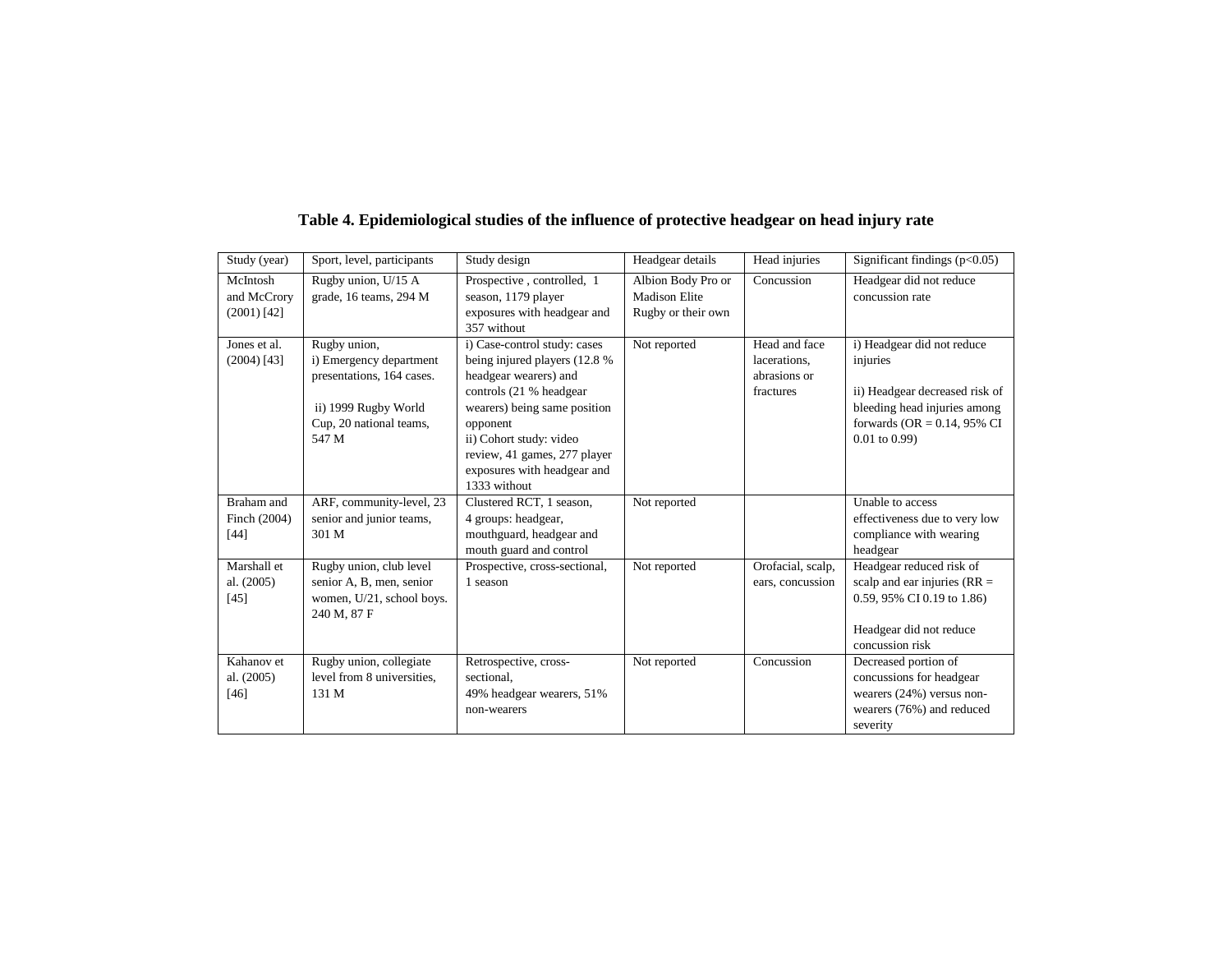#### Study (year) Sport, level, participants Study design Headgear details Head injuries Significant findings (p<0.05) Kemp et al. (2008) [47] Rugby union, 13 professional clubs, 757 M Prospective, cross-sectional, 3 seasons Not reported Concussion, head and facial fractures and lacerations Headgear reduced incidence of concussion (2.0/1000 player-hr versus 4.6) and head injury in general Delaney et al. (2008) [48] Soccer, 12 to 17 yr olds, 1 club, 180 M, 98 F Retrospective, crosssectional, 1 season, 52 headgear wearers, 216 non-wearers Headband configuration, no chin strap Concussion, Head abrasions, laceration or contusions Headgear reduced risk of concussion ( $RR = 0.38$ ) and other head injuries McIntosh et al. (2009) [49] Rugby union, U13 to U20 M, 82 teams in season 1, 87 teams in season 2 Cluster RCT, 2 seasons, 1493 control, 1128 standard headgear wearers, 1474 modified headgear wearers Standard headgear = 10 mm thick, 45 kg.m-3 foam; modified headgear = 16 mm thick, 60 kg.m<sup>-3</sup> foam Concussion and head injury Headgear did not reduce the risk or severity of concussion or head injury Hollis et al. (2009) [50] Rugby union, nonprofessional, 26 clubs, 8 schools, 15 years and older, 3207 M Prospective, cross-sectional, 1 to 3 seasons, 36% headgear wearers Not reported Concussion Headgear reduced the risk of concussion ( $RR = 0.57, 95\%$ ) CI 0.40-0.82) Chalmers et al. (2012) [51] Rugby union, amateur, 13 years and older, 704 M Prospective, cross-sectional, 1 season, 1807 player exposures with Not reported Any injury during the game Headgear associated with increased risk of game injury (RR = 1.23, 95% CI 1.00-

1.50)

#### **Table 4. (Continued)**

headgear and 4223 without  $CI =$  confidence interval;  $F =$  female;  $M =$  male;  $OR =$  odds ratio;  $RCT =$  randomised controlled trial;  $U =$  under;  $RR =$  rate ratio.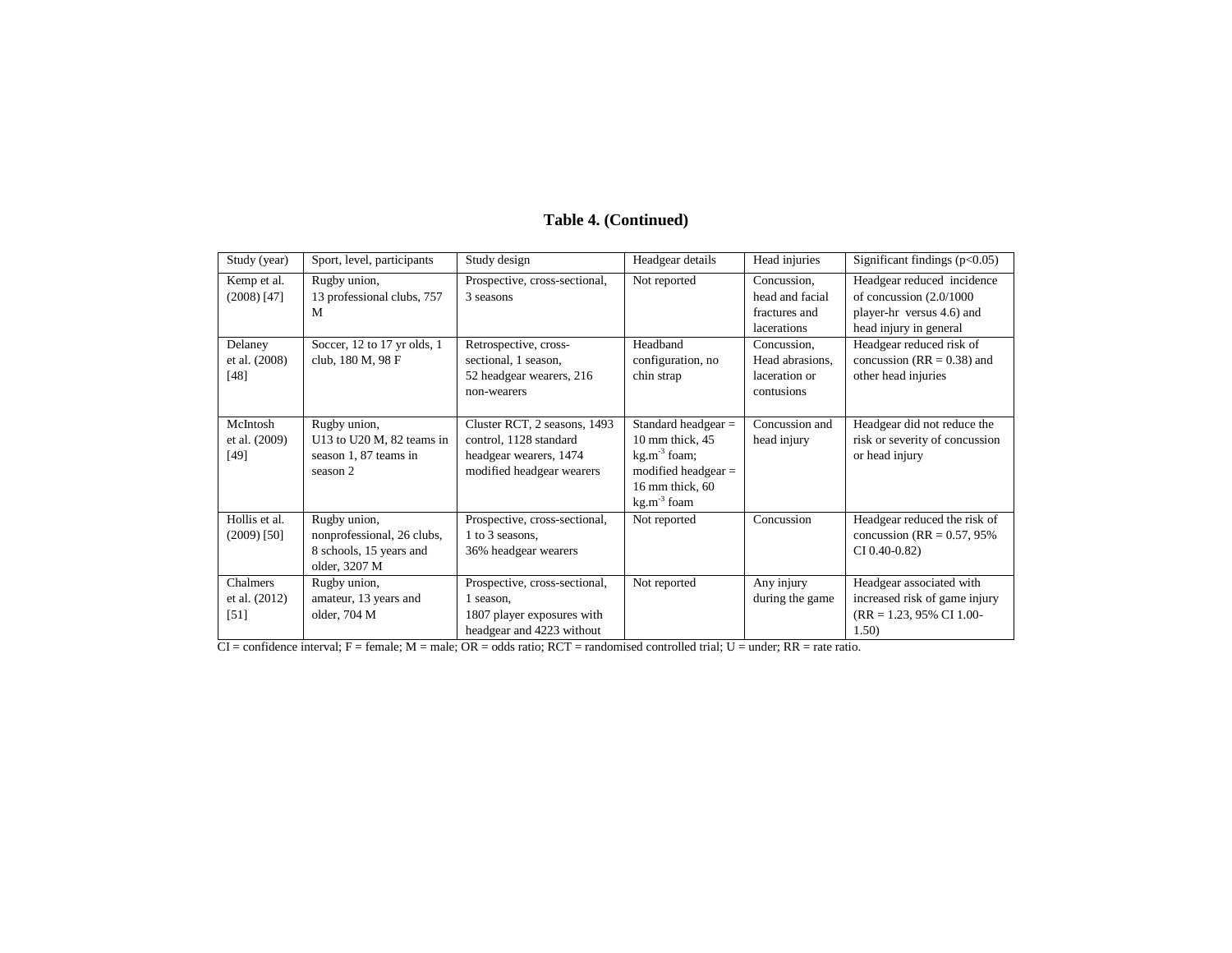acknowledged that for this study a small number of concussions were registered, 7 players wearing headgear sustained concussion and 2 players without.

The other study [49] was a clustered by teams RCT that had two intervention arms, one group was provided with standard headgear and the other group was provided with modified headgear that was thicker and denser. This high-level study design did not find that headgear reduced the rate or severity of concussion. Low compliance was recognised as limitation with only 11% of total player-game exposures with the modified headgear but there was 46% exposure with the standard headgear; informal feedback from the players was that the modified headgear was too stiff and hence uncomfortable. There is no high-level evidence from prospective controlled trials that protective headgear can reduce the incidence of concussion but there is some evidence from cross-sectional studies that headgear can influence concussion risk and other head injury risks.

In these cross-sectional studies, headgear use was not randomised, the players self-selected whether to wear headgear and details of the headgear were not recorded. It was shown in some studies that headgear reduced the rate of superficial head injuries such lacerations and abrasions for a range of playing levels from school boy to professional [43, 45, 47] but this finding was not universal [43, 49]. There has been one retrospective, cross-sectional investigation with collegiate players [46] that reported a 70% reduction in concussion associated with headgear use. Of the three prospective crosssectional studies that monitored concussion rate, two studies [47, 50] found that headgear decreased the incidence of concussion from 43 to 57% and the other study [45] did not detect a protective effect. Overall, it would appear that the effect of protective headgear on the incidence on concussion in rugby is inconclusive. As for the influence of headgear on concussion severity, two prospective studies did not find a difference in the average severity for wearers and non-wearers [47, 49] while the one retrospective study reported a reduction in the severity of symptoms from 4 days to 2 days [46]. The weight of the evidence at the moment suggests that headgear may not influence the severity of concussion.

One of the investigations [51] reported the effect of headgear on any game injury and found that headgear was associated with a 23% greater risk of injury. Since the categorisation of injuries to specific body parts was not provided, it is unknown what effect headgear had on head injury rate but this study does highlight an important issue, 'risk compensation' [52]. That is, athletes may develop a false sense of security when wearing headgear, reduce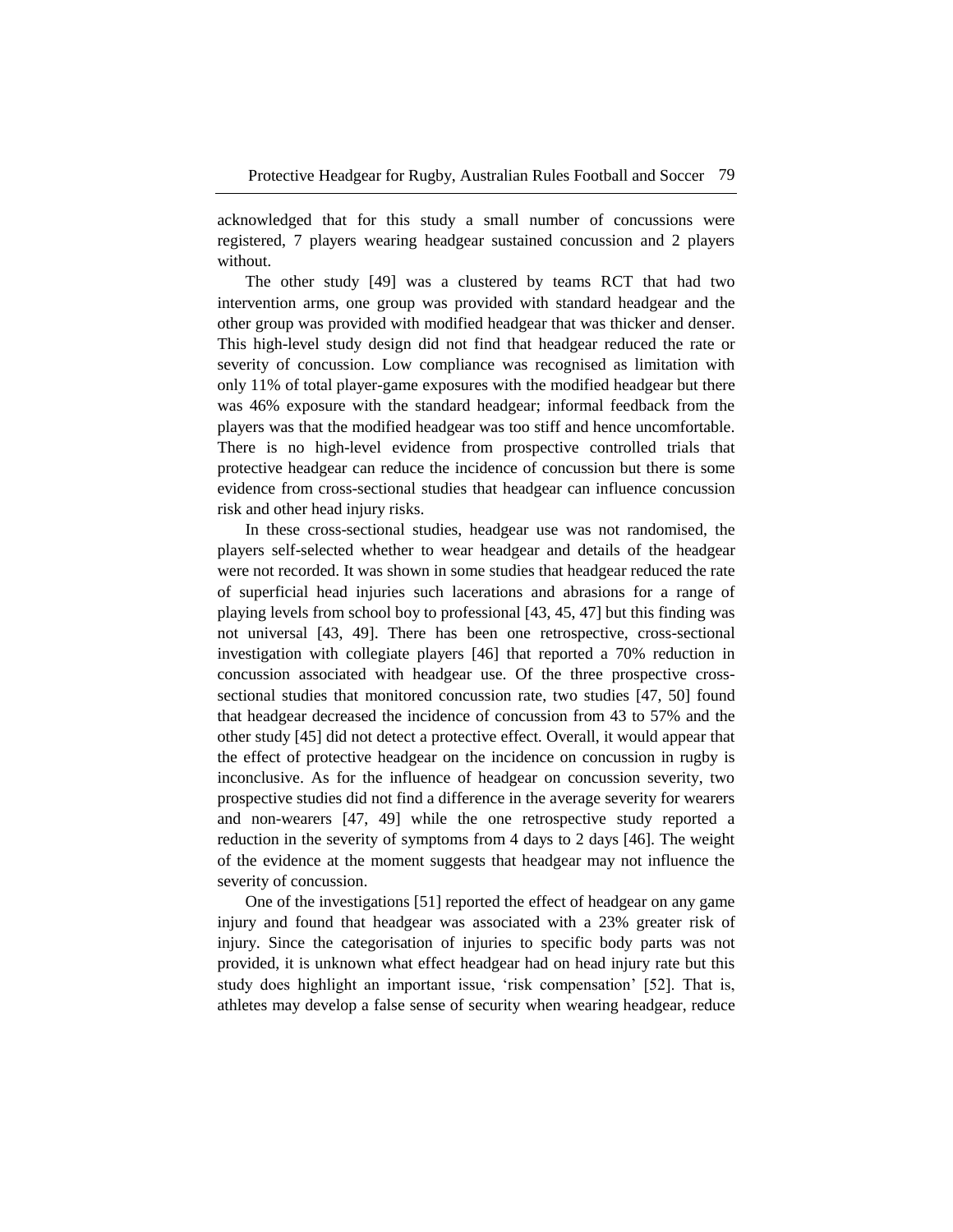inhibition and engage in more physically aggressive play that may actual increase the risk of injury [30]. Further investigation is required on this issue [49] but none of the epidemiological studies to date on rugby, soccer or ARF have reported a significantly higher incidence of head injuries for athletes wearing headgear.

#### **CONCLUSION**

Head injuries and in particular concussion are a concern for participants in rugby, ARF and soccer. Non-mandatory soft-shell protective headgear are available and have been approved for use by the sport governing bodies as long as they do not pose an injury risk to any player. The general utilisation rate of headgear was 7 to 27 % in rugby and 2 to 8% in ARF; figures for soccer were not available possibly because of the recency of their adoption in the sport. The main reason for not wearing protective headgear was discomfort. Biomechanical evaluation of soccer headgear general found that impact during heading a soccer ball could be attenuated but this situation was not the main mechanism for head injury in that sport. Head contact with a firm object was more likely to produce injury and test scenarios simulating head to head contact found that soccer headgear could significantly attenuate impact. Laboratory assessment of ARF and rugby headgear generally found that the greater the headgear thickness, the greater the impact attenuation. The test results were very much dependant on whether a rigid or yielding headform and impact surface were used. Further research is required to fully establish a laboratory test protocol with biofidelic components, injury tolerance levels and impact characteristics that are representative of those that result in injury in the sport. Epidemiological data from high-level study designs revealed headgear did not decrease concussion or other head injury rate in teenage rugby players. No data were available for the effectiveness of headgear on head injury rate in ARF. There was low-to-moderate level evidence from prospective and retrospective cross-sectional studies that headgear could reduce concussion or other head injuries in soccer and rugby but some inconsistent results were also reported.

The weight of the evidence suggests that the non-mandatory headgear assessed so far cannot be relied on its own to significantly reduce head injury rates but should not be dismissed completely. Whether advancements in technology and materials significantly enhance the impact attenuation of protective headgear will need to await future research. It follows that the most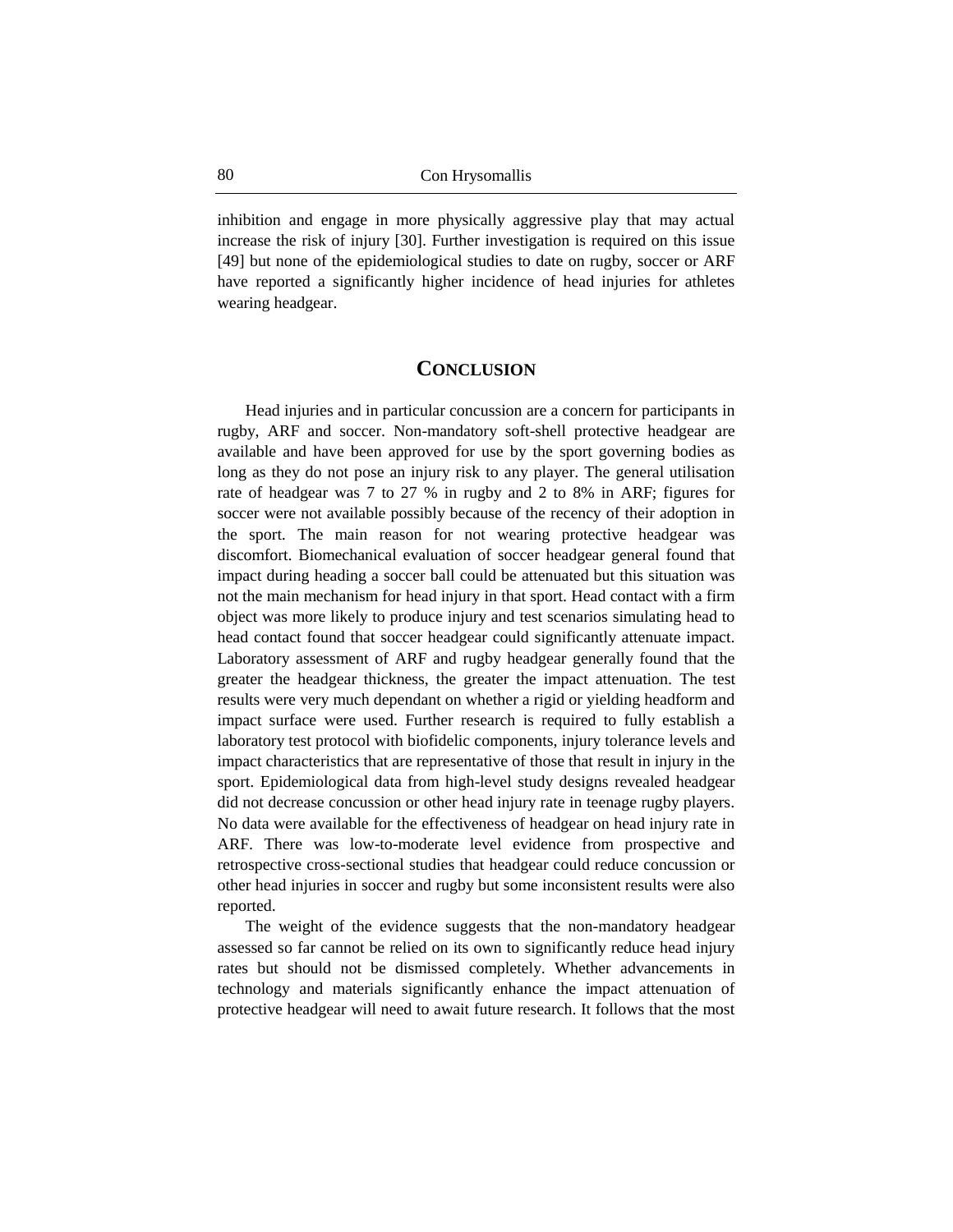effective way to reduce head injuries is to limit the possibility of head contact in the first instance. At the moment, headgear may be more effective as part of a multifactorial approach to injury reduction which would include education on safe sporting practises, skills training, strict adherence to rules, enforcement of penalties for dangerous play and thorough management of previous head injuries.

#### **REFERENCES**

- [1] Bailes J. E., Petraglia A. L., Omalu B. I., et al. Role of subconcussion in repetitive mild traumatic brain injury. *J. Neurosurg*., 2013;119(5):1235- 45.
- [2] Nowinski C. Hit parade: the future of the sports concussion crisis. *Cerebrum,* 2013;2:1-11.
- [3] Australian Football League. Laws of Australian Football 2013. 9.2 Prohibition of Items. http://www.afl.com.au/staticfile/AFL%20Tenant/ AFL/Static%20Files/Laws-of-Australian-Football-2013.pdf. Accessed 9 Dec 2013.
- [4] Fédération Internationale de Football Association. Laws of the Game. Law 4 – The players' equipment. http://www.fifa.com/mm/ document/footballdevelopment/refereeing/81/42/36/log2013en\_neutral.p df. Accessed 9 Dec 2013.
- [5] International Rugby Board. Regulation 12. Standard performance specifications for specific items of players' clothing. http://www. irb.com/lawregulations/regulations/ index.html. Accessed 8 Dec 2013.
- [6] To helmet or not? Junior footy is divided on a vexed question. The Age, June 2 2012. http://www.theage.com.au/victoria/to-helmet-or-not-juniorfooty-is-divided-on-a-vexed-question-20120601-1zng3.html. Accessed Dec 9 2013.
- [7] Broglio S. P., Ju Y.-Y., Broglio M. D., et al. The efficacy of soccer headgear. *J. Athl. Train.,* 2003;38(3):220-4.
- [8] Pettersen J. A. Does rugby headgear prevent concussion? Attitudes of Canadian players and coaches. *Br. J. Sports Med*., 2002;36(1):19-22.
- [9] Chelsea goalkeeper Petr Cech says headgear saved him from serious head injury against Fulham. The Telegraph, 27 Sept 2011. http:// www.telegraph.co.uk/sport/football/teams/chelsea/8791195/Chelseagoalkeeper-Petr-Cech-says-headgear-saved-him-from-serious-headinjury-against-Fulham.html. Accessed Dec 9 2013.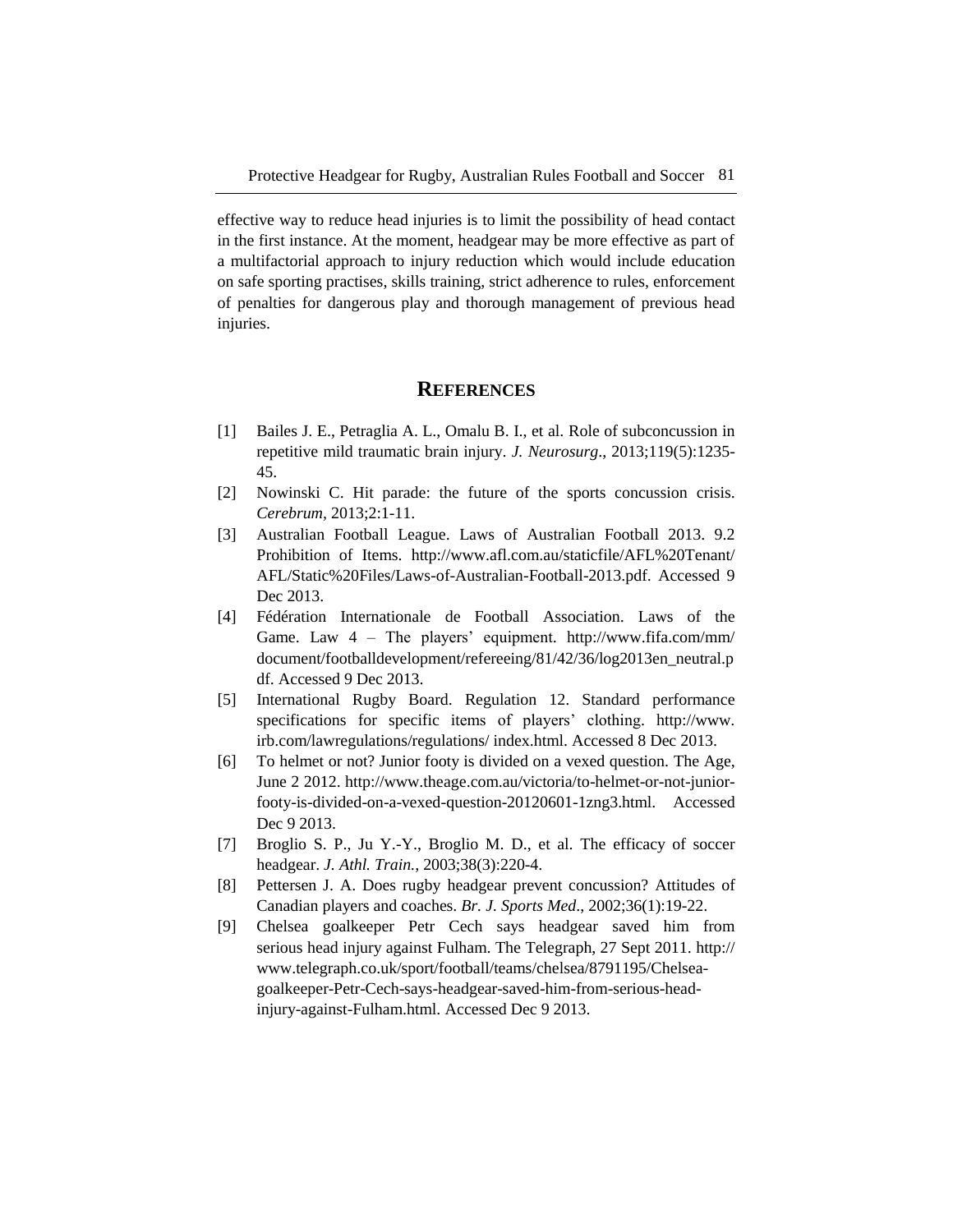- [10] Christian Chivu loves his helmet. Soccer Safari, March 16 2011. http://blog.ctnews.com/levitt/2011/03/16/christian-chivu-loves-hishelmet/. Accessed Dec. 9 2013.
- [11] Carlton captain Marc Murphy targets Collingwood to return from broken cheekbone. Herald Sun, June 28 2013. http://www.heraldsun.com.au/ sport/afl/carlton-captain-marc-murphy-targets-collingwood-to-returnfrom-broken-cheekbone/story-fni5f5nx-1226671622615. Accessed Dec 9 2013.
- [12] Houston's Carr on long road to recovery from concussion. MLSsoccer.com, July 26 2011. http://www.mlssoccer.com/news/article/ 2011/07/26/houstons-carr-long-road-recovery-concussion. Accessed 9 Dec 2013.
- [13] Jimmy Conrad Retires from MLS. The Goat Parade Aug. 17 2011. http: //www.thegoatparade.com/2011/8/17/2369285/jimmy-conrad-retiresfrom-mls. Accessed Dec 9 2013.
- [14] Hrysomallis C. Should helmets be used in AFL? The Conversation April 4 2011 [online]. http://theconversation.edu.au/shouldhelmets-be-used-inafl-620. Accessed 9 Dec 2013.
- [15] McIntosh A. S., McCrory P. Preventing head and neck injury. *Br. J. Sports Med.,* 2005;39(6):314-8.
- [16] McIntosh A. S., Andersen T. E., Bahr R., et al. Sports helmets now and in the future. *Br. J. Sports Med.,* 2011;45(16):1258-65.
- [17] Hrysomallis C. Injury incidence, risk factors and prevention in Australian Rules football. *Sports Med.,* 2013;43(5):339–54.
- [18] King T., Rosenberg M., Braham R., et al. Life after the game injury profile of past elite Australian football players. *J. Sci. Med. Sport*, 2013;16(4):302-6.
- [19] Withnall C., Shewchenko N., Wonnacott M, et al. Effectiveness of headgear in football. *Br. J. Sports Med.*, 2005;39(Suppl. 1):i40-8.
- [20] Gerrard D. F., Waller A. E., Bird Y. N. The New Zealand rugby injury and performance project: II. Previous injury experience of a rugbyplaying cohort. *Br. J. Sports Med.,* 1994;28(4):229-33.
- [21] Finch C. F., McIntosh A. S., McCrory P. What do under 15 year old schoolboy rugby union players think about protective headgear? *Br. J. Sports Med*., 2001;35(2):89-94.
- [22] Marshall S. W., Waller A. E., Loomis D. P., et al. Use of protective equipment in a cohort of rugby players. *Med. Sci. Sports Exerc*., 2001;33(12):2131-8.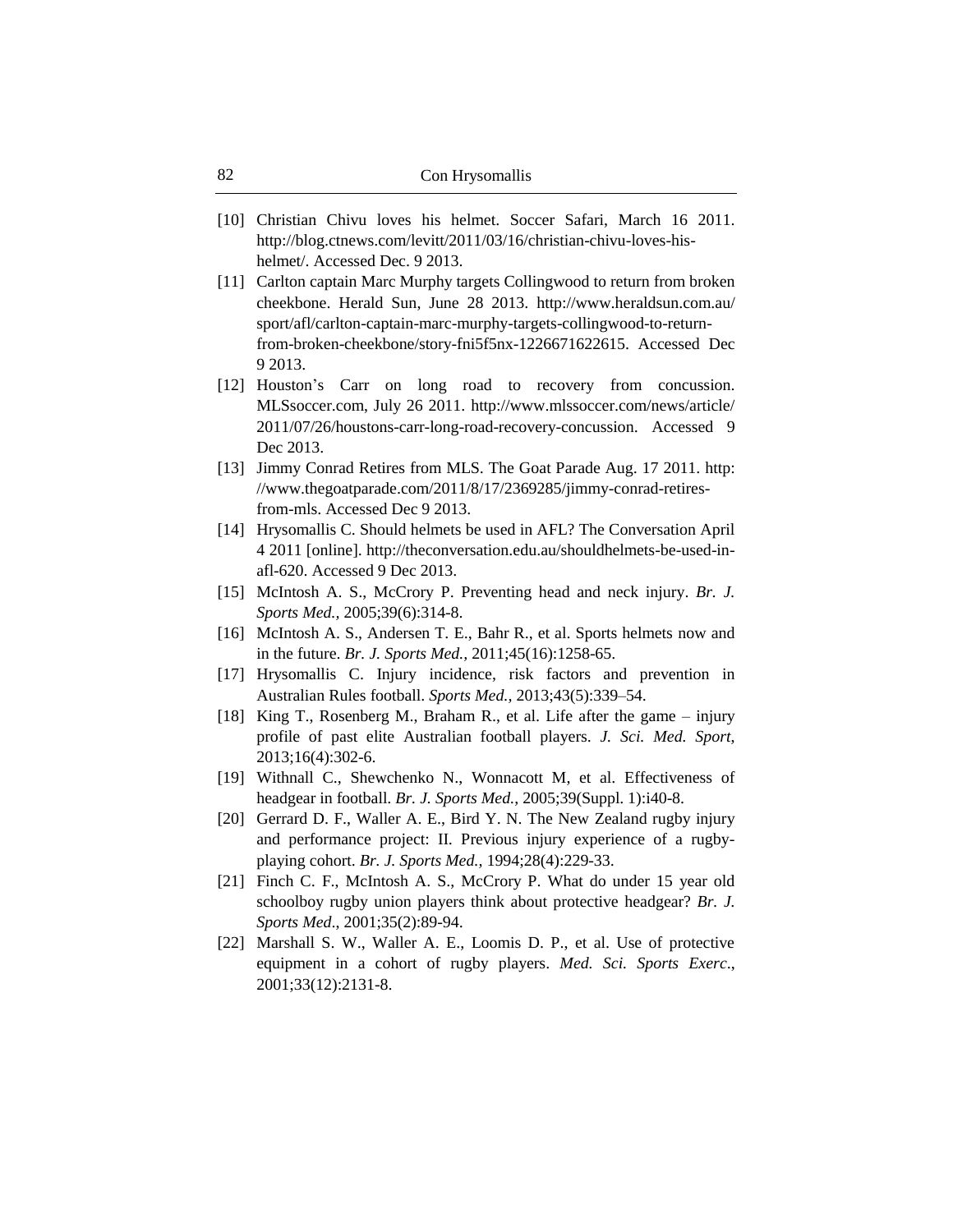- [23] Finch C. F., McIntosh A. S., McCrory P., et al. A pilot study of the attitudes of Australian Rules footballers towards protective headgear. *J. Sci. Med. Sport,* 2003;6(4): 505-11.
- [24] Braham R. A., Finch C. F., McIntosh A., et al. Community football players' attitudes towards protective equipment – a pre-season measure. *Br. J. Sports Med.,* 2004;38(4): 426-30.
- [25] Comstock R. D., Fields S. K., Knox C. L. Protective equipment use among female rugby players. *Clin. J. Sport Med.,* 2005;15(4):241-5.
- [26] Kirkendall D. T., Jordan S. E., Garrett W. Heading and head injuries in soccer. *Sports Med.*, 2001;31(5):369-86.
- [27] Naunheim R. S., Ryden A., Standeven J., et al. Does soccer headgear attenuate the impact when heading a soccer ball? *Acad. Emerg. Med*., 2003;10(1):85-90.
- [28] Tierney R. T., Higgins M., Caswell S. V., et al. Sex differences in head acceleration during heading while wearing soccer headgear. *J. Athl. Train.,* 2008;43(6):578-84.
- [29] Gessel L. M., Fields S. K., Collins C. L., et al. Concussion among United States high school and collegiate athletes. *J. Athl. Train.,* 2007;42(4):495-503.
- [30] Niedfeldt M. W. Head injuries, heading, and the use of headgear in soccer. *Curr. Sports Med. Rep.,* 2011;10(6):324-9.
- [31] ASTM International. ASTM F2439-06 (2011) Standard specification for headgear used in soccer.
- [32] McIntosh A. S., McCrory P. Impact energy attenuation performance of football headgear. *Br. J. Sports Med.,* 2000;34(5):337-41.
- [33] Knouse C. L., Gould T. E., Caswell S. V., et al. Efficacy of rugby headgear in attenuating repetitive linear impact forces. *J. Athl. Train*., 2003;38(4):330-5.
- [34] Hrysomallis C. Impact energy attentuation of protective football headgear against a yielding surface. *J. Sci. Med. Sport,* 2004;7(2):156- 64.
- [35] McIntosh A., McCrory P., Finch C. F. Performance enhanced headgear: a scientific approach to the development of protective headgear. *Br. J. Sports Med.*, 2004;38(1):46-9.
- [36] Hodgson V. R. National Operating Committee on Standards for Athletic Equipment football helmet certification program. *Med. Sci. Sports*, 1975;7(3):225-32.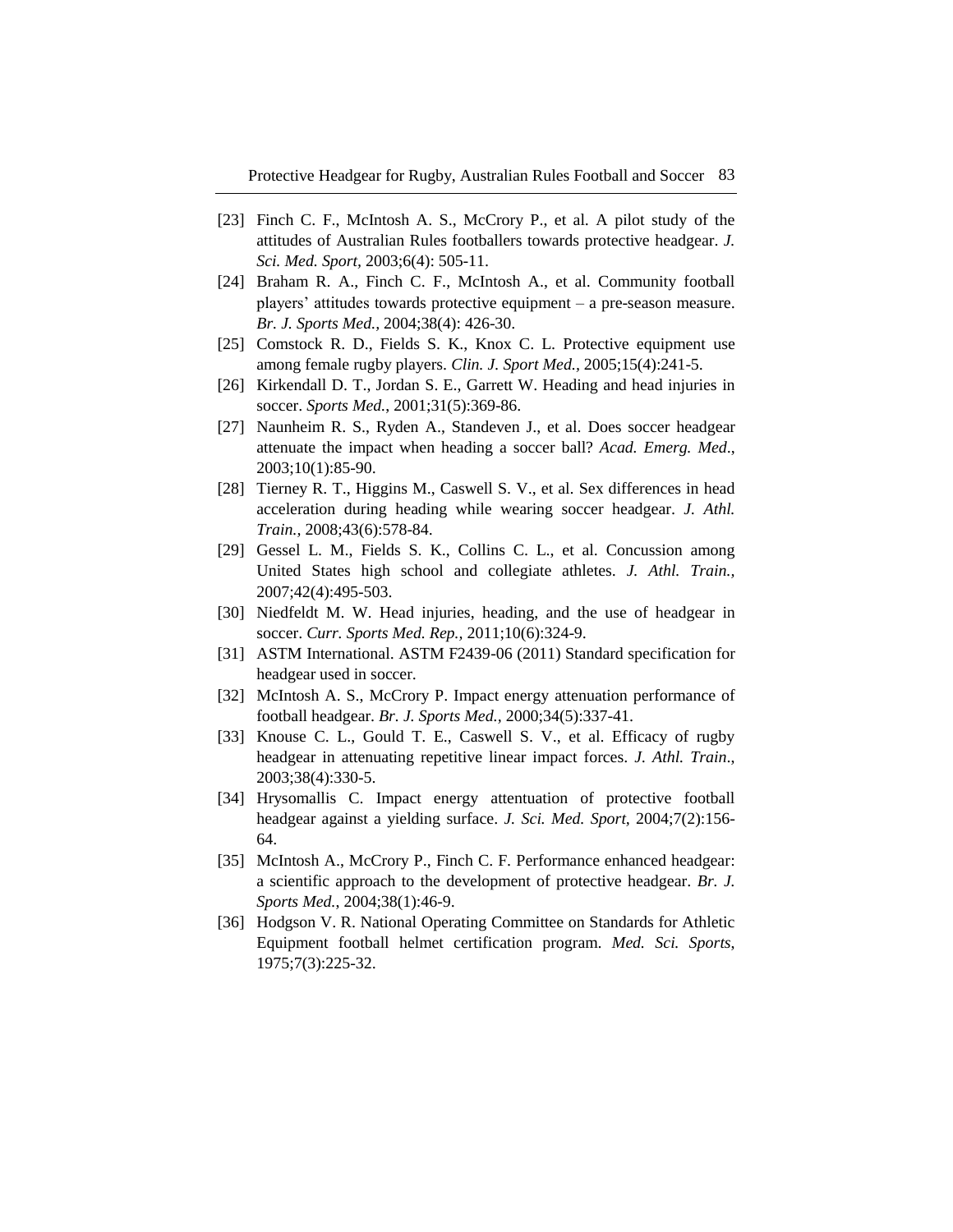| Con Hrysomallis |
|-----------------|
|                 |

- [37] McIntosh A. S., McCrory P., Comerford J. The dynamics of concussive head impacts in rugby and Australian rules football. *Med. Sci. Sports Exerc*., 2000;32(12):1980-4.
- [38] Pellman E. J., Viano D. C., Tucker A. M., et al. Concussion in professional football: reconstruction of game impacts and injuries. *Neurosurg.,* 2003;53(4):799-814.
- [39] Ommaya A. K., Gennarelli T. A. Cerebral concussion and traumatic unconsciousness. Correlation of experimental and clinical observations of blunt head injuries. *Brain,* 1974;97(4):633-54.
- [40] Genesis headgear. http://madisonsport.com.au/rugby-protective/rugbyhead-guards/ genesis-headguard. Accessed 12 Dec 2013.
- [41] Benson B. W., McIntosh A. S., Maddocks D., et al. What are the most effective risk-reduction strategies in sport concussions? *Br. J. Sports Med.,* 2013;47(5):321-6.
- [42] McIntosh A. S., McCrory P. Effectiveness of headgear in a pilot study of under 15 rugby union football. *Br. J. Sports Med*., 2001;35(3):167-9.
- [43] Jones S. J., Lyons R. A., Evans R., et al. Effectiveness of rugby headgear in preventing soft tissue injuries to the head: a case-control and video cohort study. *Br. J. Sports Med.*, 2004;38(2):159-62.
- [44] Braham R. A., Finch C. F. Do community football players wear allocated protective equipment? Descriptive results from a randomised controlled trial. *J. Sci. Med. Sport,* 2004;7(2):216-20.
- [45] Marshall S. W., Loomis D. P., Waller A. E., et al. Evaluation of protective equipment for prevention of injuries in rugby union. *Int. J. Epidemiol*., 2005;34(1):113-8.
- [46] Kahanov L., Dusa M. J., Wilkinson S., et al. Self-reported headgear use and concussions among collegiate men's rugby union players. *Res. Sports Med.,* 2005; 13(2): 77-89.
- [47] Kemp S. P. T., Hudson Z., Brooks J. H. M., et al. The epidemiology of head injuries in English professional rugby union. *Clin. J. Sport Med.,* 2008;18(3):227-34.
- [48] Delaney J. S., Al-Kashmiri A., Drummond R., et al. The effect of protective headgear on head injuries and concussions in adolescent football (soccer) players. *Br. J. Sports Med.,* 2008;42(2):110-5.
- [49] McIntosh A., McCrory P., Finch C. F., et al. Does padded headgear prevent head injury in rugby union football? *Med. Sci. Sport Exerc*., 2009;41(2):306-13.
- [50] Hollis S. J., Stevenson M. R., McIntosh A. S., et al. Incidence, risk, and protective factors of mild traumatic brain injury in a cohort of Australian